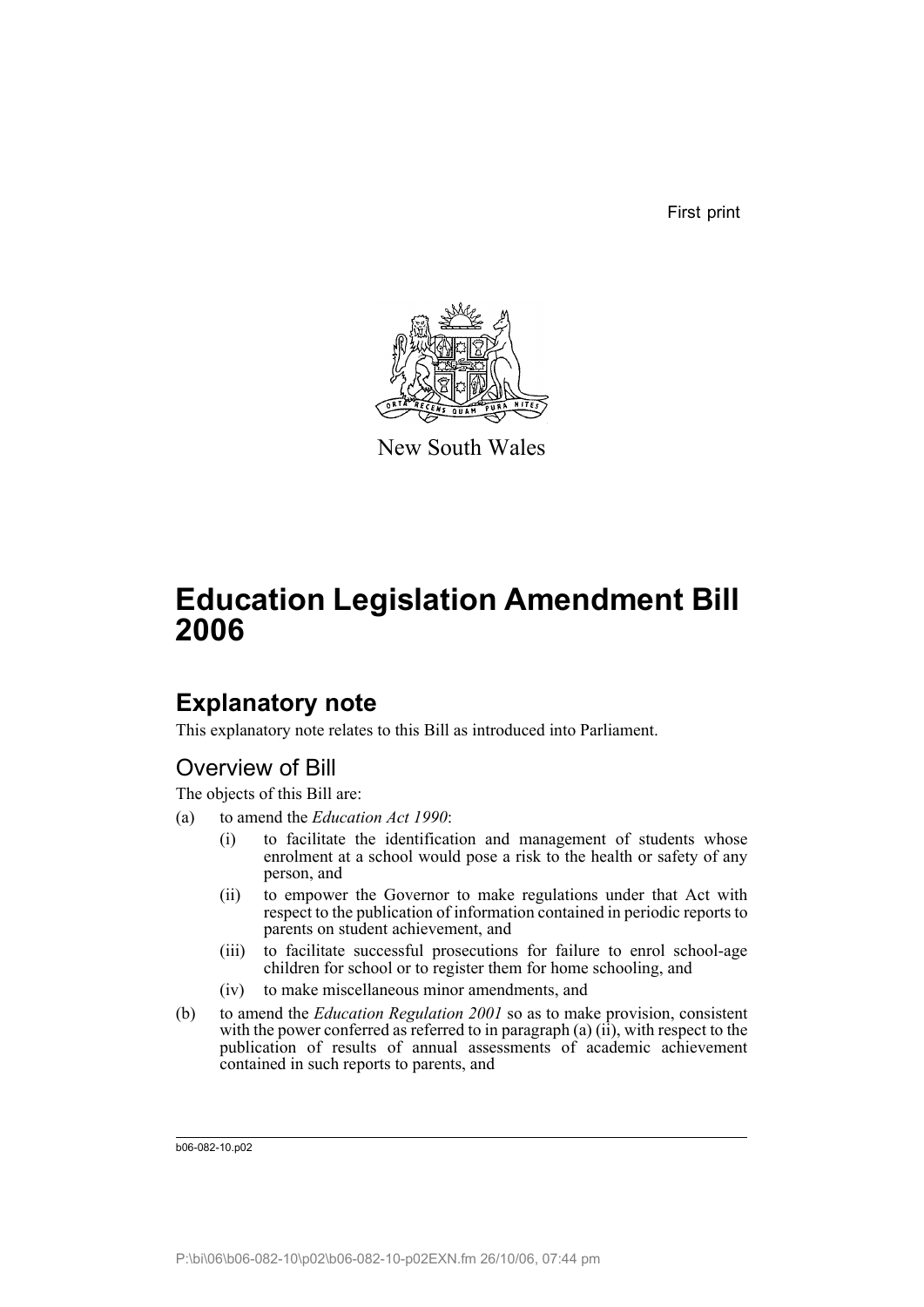Explanatory note

- (c) to amend the *Education (School Administrative and Support Staff) Act 1987* so as to provide for the sub-delegation of functions that have been delegated under that Act by the Director-General of the Department of Education and Training, and
- (d) to amend the *Teaching Service Act 1980* so as:
	- (i) to provide that regulations currently made by the Director-General of the Department of Education and Training are in future to be made by the Governor, and
	- (ii) to confirm the validity of existing regulations that have been made under that Act, whether by the Governor or by the Director-General, and of anything done or omitted to be done under those regulations, and to ensure that those regulations continue to have effect as if they had been made by the Governor, and
- (e) to amend the *Freedom of Information Act 1989* so as to include a document containing information provided about a student under Division 2 of proposed Part 5A of the *Education Act 1990* as an *exempt document* for the purposes of the *Freedom of Information Act 1989*.

# Outline of provisions

**Clause 1** sets out the name (also called the short title) of the proposed Act.

**Clause 2** provides for the commencement of the proposed Act (except for section 7 and Schedules 1 [5] and 5) on the date of assent to the proposed Act. The excepted provisions commence on a day or days to be appointed by proclamation.

**Clause 3** is a formal provision that gives effect to the amendments to the *Education Act 1990* set out in Schedule 1.

**Clause 4** is a formal provision that gives effect to the amendment to the *Education Regulation 2001* set out in Schedule 2.

**Clause 5** is a formal provision that gives effect to the amendments to the *Education (School Administrative and Support Staff) Act 1987* set out in Schedule 3.

**Clause 6** is a formal provision that gives effect to the amendments to the *Teaching Service Act 1980* set out in Schedule 4.

**Clause 7** is a formal provision that gives effect to the amendments to the *Freedom of Information Act 1989* set out in Schedule 5.

**Clause 8** provides for the repeal of the proposed Act after all the amendments made by the proposed Act have commenced. Once the amendments have commenced the proposed Act will be spent and section 30 of the *Interpretation Act 1987* provides that the repeal of an amending Act does not affect the amendments made by that Act.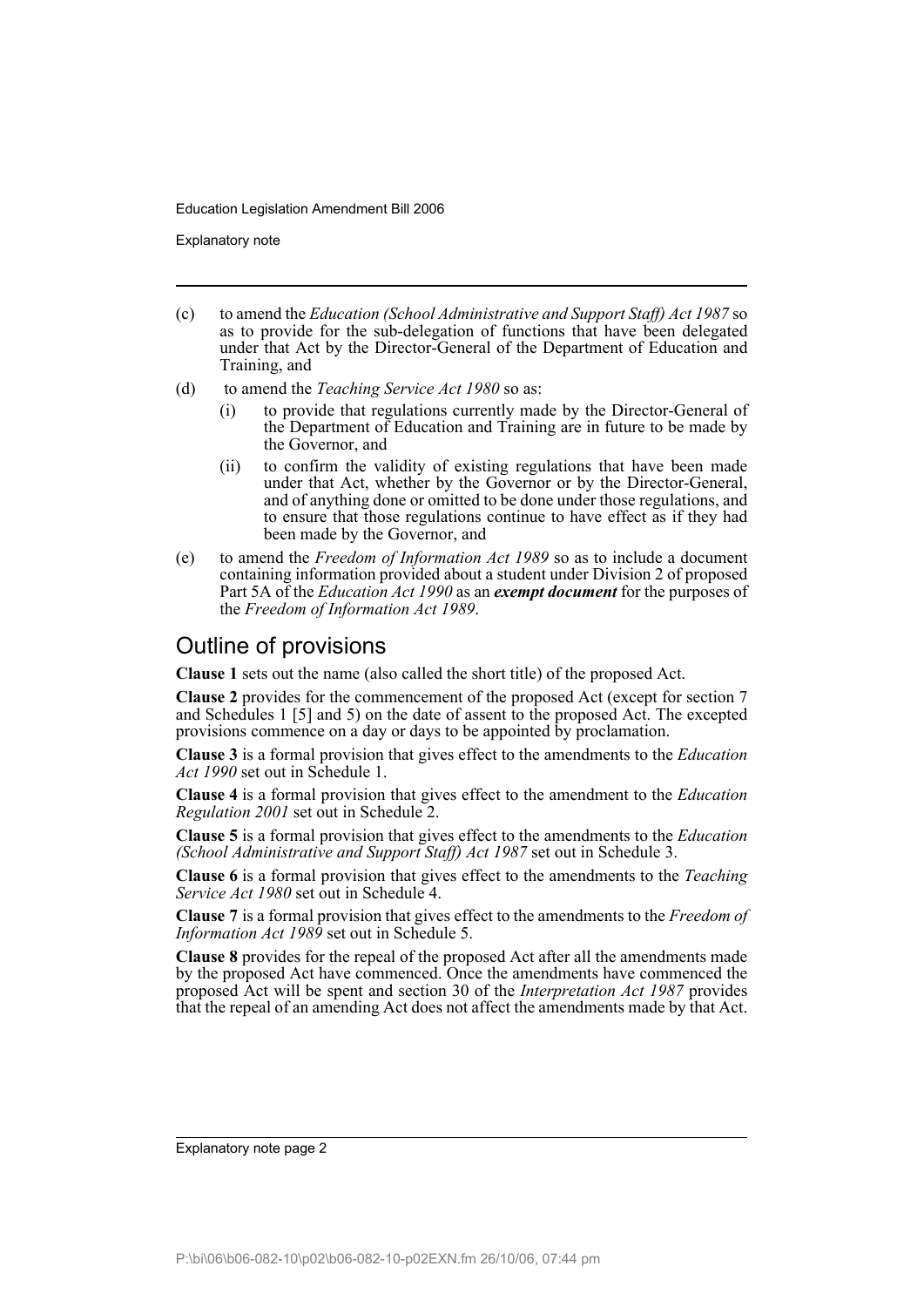Explanatory note

## **Schedule 1 Amendment of Education Act 1990**

#### **Amendments concerning identification and management of risk**

**Schedule 1 [5]** inserts proposed Part 5A (proposed sections 26A–26K) in the *Education Act 1990* (*the Principal Act*).

**Proposed section 26A** inserts definitions for the purposes of the proposed Part, including a definition that makes it clear that the term *enrolment*, when used in the proposed Part, includes both prospective enrolment and continuing enrolment.

**Proposed section 26B** specifies that information may be obtained under Division 2 (Obtaining information about students) of the proposed Part solely for the purposes of:

- (a) assisting the Director-General (*the Director-General*) of the Department of Education and Training (*the Department*) or schools to assess whether the enrolment of a particular student at a school is likely to constitute a risk to the health or safety of any person (a *risk assessment*), and
- (b) developing strategies to deal with any such risk.

However, the proposed section makes it clear that nothing in proposed Division 2 operates to prevent the provision or disclosure of information as required or permitted by or under any other Act or law.

**Proposed section 26C** provides that information may be obtained under the proposed Division from certain specified agencies (*relevant agencies*), and permits further such agencies to be prescribed by the regulations. The proposed section also permits any one or more relevant agencies to enter into memoranda of understanding, in accordance with the guidelines, for the provision of information to schools, approved authorities for systems of non-government schools (*non-government schools authorities*) and the Department. (Proposed section 26J provides for the issue of guidelines.)

**Proposed section 26D** provides for information in relation to particular students to be requested and obtained, by any school, non-government schools authority or the Department, from any relevant agency. The information sought must be information that would assist in making an assessment, or developing or maintaining strategies, of the kind referred to in proposed section 26B. The agency making the request may provide the agency of which the request is made with such information about the student as may assist that agency to provide the information sought.

Information obtained under the proposed section may be passed on to other schools, non-government schools authorities and the Department (and to any other person or body as permitted by the guidelines). A school may provide information of that kind about a student to another school at which the student enrols without the need for any request from the other school (and regardless of whether the information was obtained under proposed section 26D or otherwise).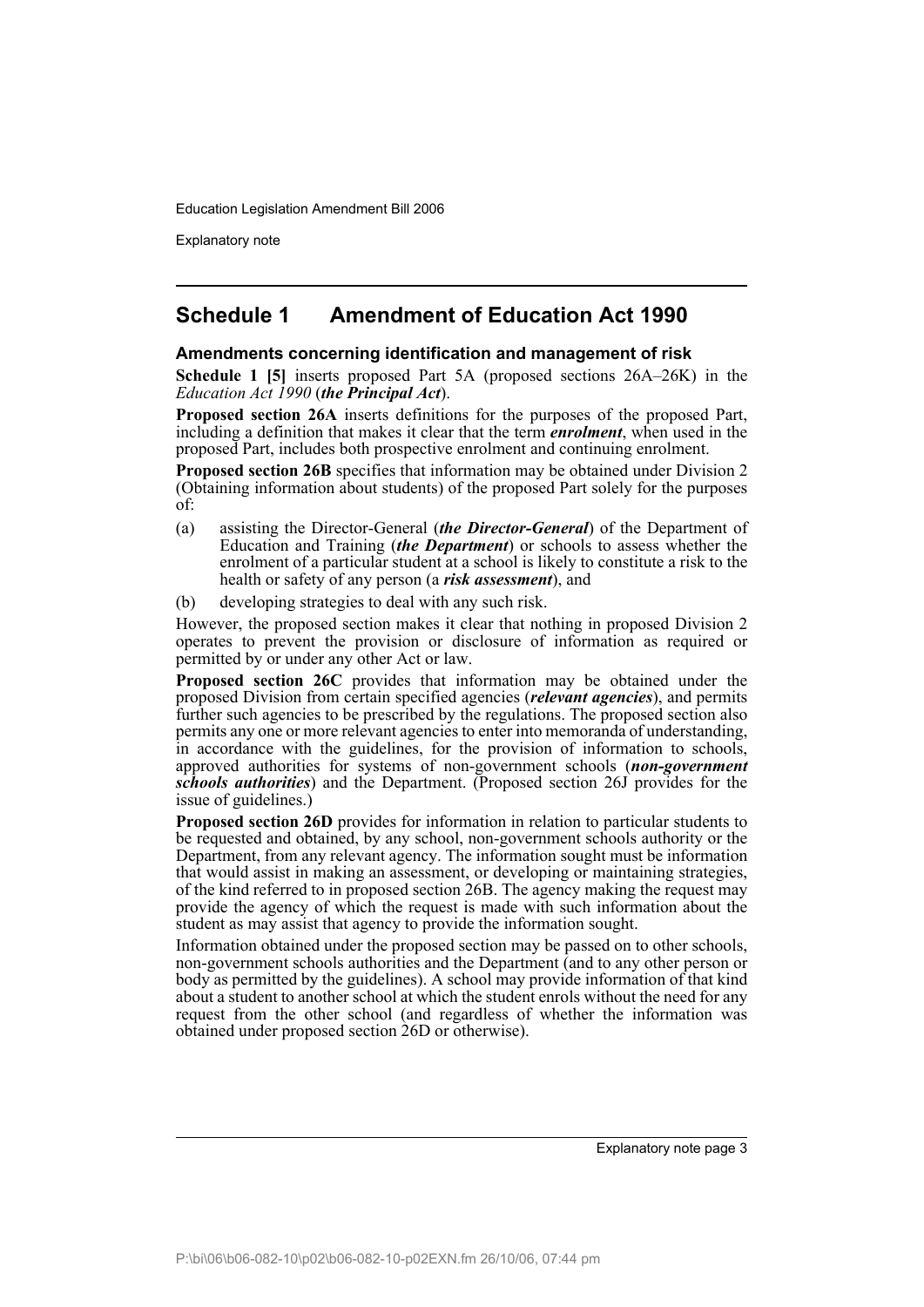Explanatory note

However, the proposed section makes it clear that the section does not authorise or require the provision of information if disclosure of the information is prohibited by other laws specified in the proposed section or if the guidelines authorise the agency to refuse to provide the information.

**Proposed section 26E** makes it clear that the provision of information in good faith and with reasonable care under Division 2 does not constitute an offence or give rise to any liability, unless disclosure of the information is prohibited by other laws specified in the proposed section.

**Proposed section 26F** clarifies the relationship between proposed Division 3 (Directions about enrolment at government schools) and section 34 (Admission to government schools) of the Principal Act.

**Proposed section 26G** permits the Director-General to direct that a student is not to be enrolled at any government school other than a government school of a kind specified in the direction. Such a direction may be given only if the Director-General believes on reasonable grounds that the enrolment of the student otherwise than as permitted by the direction would constitute a risk to the health or safety of any person.

**Proposed section 26H** requires the Director-General to give written notice of any such direction to the student concerned and (unless the guidelines otherwise provide) to the parents or a parent of the student.

**Proposed section 26I** provides for the variation and revocation of directions.

**Proposed section 26J** provides for the issue of guidelines for the purposes of the proposed Part. The guidelines must make provision with respect to various specified matters (and may make provision with respect to other matters). The specified matters include the circumstances in which a person may refuse to provide information sought under proposed Division 2, the way in which risk assessments are to be carried out, who may enter memoranda of understanding on behalf of relevant agencies, who may provide information on behalf of those agencies, the procedures to be followed before directions under proposed section 26G are given, varied or revoked, and the way in which such a direction is to be reviewed following an application for a variation or revocation of it.

The guidelines (and any instrument amending or revoking the guidelines) must be published in the Gazette and must be made publicly available (as in force from time to time) in such manner as the Minister thinks appropriate.

**Proposed section 26K** makes it clear that it is the duty of any person or agency involved in the administration of the proposed Part (or having functions under it) to comply with any applicable guidelines.

#### **Amendments concerning publication of certain results**

Section 18A (Publication of results of certain tests and other matters) of the Principal Act provides that the regulations under the Act may make provision for or with respect to the extent to which the results of certain tests, examinations or assessments may be publicly revealed or must be kept confidential.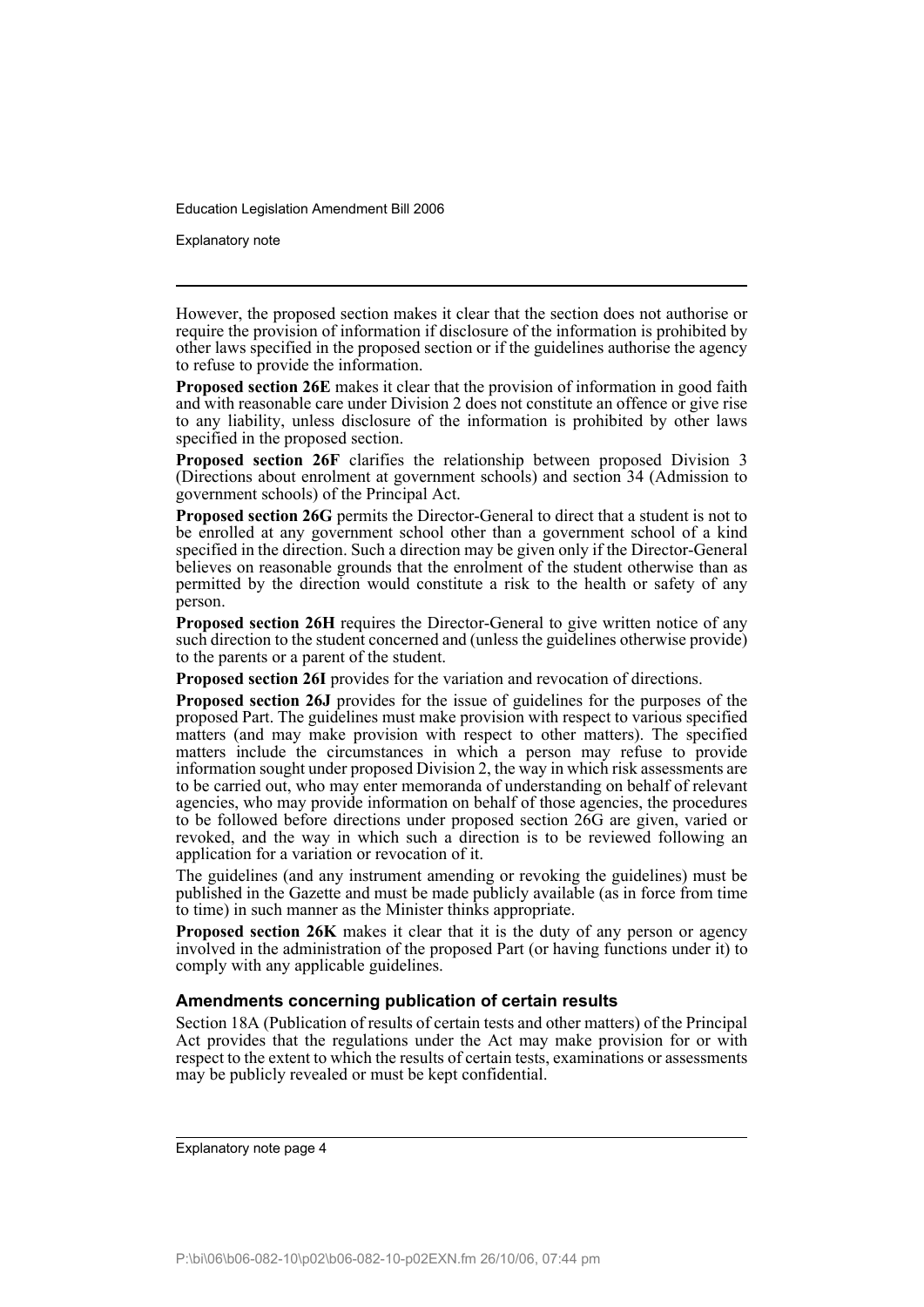Explanatory note

**Schedule 1 [2]** changes the reference in section 18A (1) (b) to "School Certificate and Higher School Certificate examinations or other assessments" to a reference to "School Certificate and Higher School Certificate examinations and related assessments", to make it clear that the assessments concerned are those made in connection with the School Certificate or Higher School Certificate.

**Schedule 1 [3]** inserts proposed section 18A (1A) in the Principal Act. The proposed subsection extends the regulation-making power in section 18A so as to permit the making of regulations for or with respect to the extent to which the information contained in periodic reports to parents on student achievement may be publicly revealed or must be kept confidential.

#### **Amendment concerning compulsory schooling**

**Schedule 1 [9]** inserts proposed section 123 (4) in the Principal Act. Section 123 deals with evidence in proceedings under the Principal Act. Proposed section 123 (4) provides that, in any proceedings for the offence of failing to enrol a child of compulsory schooling age at a school (or to register the child for home schooling), a certificate purporting to be signed by the Director-General stating that, to the best of the Director-General's belief, on any day specified in the certificate, the child was not so enrolled or registered is admissible in evidence and is prima facie evidence that the child was not so enrolled or registered.

#### **Miscellaneous amendments**

**Schedule 1 [1]** inserts definitions of *Director-General* (of the Department of Education and Training) and *TAFE establishment* in section 3 (Definitions) of the Principal Act. **Schedule 1 [8]** makes amendments consequential on the insertion of the latter definition.

**Schedule 1 [4], [6] and [7]** make amendments by way of statute law revision.

**Schedule 1 [10]** amends clause 2 of Schedule 3 to the Principal Act so as to enable savings and transitional regulations to be made in connection with the enactment of the proposed Act.

#### **Schedule 2 Amendment of Education Regulation 2001**

**Schedule 2** inserts proposed clause 5 (1) (c) in the *Education Regulation 2001*. The proposed paragraph provides that results of annual assessments of the academic performance of students contained in reports to parents on student achievement are "results" to which clause 5 applies. Accordingly, those results must not be publicly revealed if the results relating to particular students are revealed, and must not be publicly revealed in a way that ranks or otherwise compares the results of particular schools, except as permitted by the clause.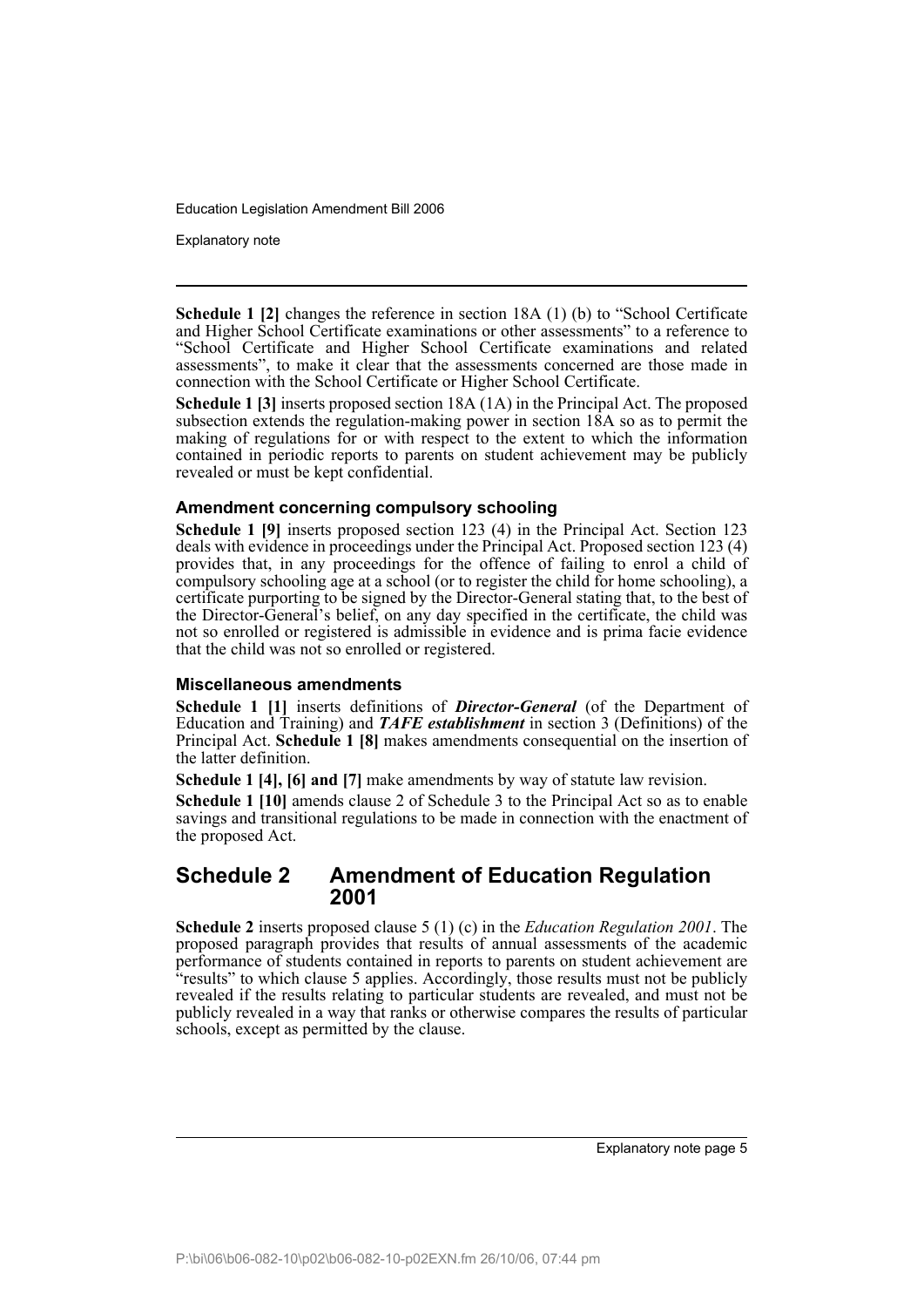Explanatory note

### **Schedule 3 Amendment of Education (School Administrative and Support Staff) Act 1987**

#### **Amendments concerning delegations**

**Schedule 3 [1]** amends section 34 of the *Education (School Administrative and Support Staff) Act 1987* so as to omit words that prevent the sub-delegation of functions that have been delegated under that section.

**Schedule 3 [2]** further amends section 34 of the *Education (School Administrative and Support Staff) Act 1987* so as to provide that a function that has been delegated under that section may be sub-delegated, but only if sub-delegation is authorised by the terms of the original delegation.

## **Schedule 4 Amendment of Teaching Service Act 1980**

#### **Amendments concerning regulations**

**Schedule 4 [1]** omits section 99 of the *Teaching Service Act 1980* (*the Act*) as a consequence of the amendments made to section 100.

**Schedule 4 [2]** amends section 100 of the Act so as to provide that regulations under that section are to be made by the Governor rather than, as is currently the case, by the Director-General of the Department of Education and Training.

**Schedule 4 [3]** amends section 100 (1) (j) of the Act so as to omit words that exclude certain matters (being matters for which regulations may currently be made by the Governor under section 99) from the list of matters with respect to which regulations may be made under section 100.

**Schedule 4 [4]** amends clause 2 of Schedule 3 to the Act so as to enable savings and transitional regulations to be made in connection with the enactment of the proposed Act.

**Schedule 4 [5]** inserts a new Part 5 into Schedule 3 to the Act. The proposed Part contains a clause that confirms the validity of existing regulations that have been made under the Act, whether by the Governor or by the Director-General, and of anything done or omitted to be done under those regulations, and ensures that those regulations continue to have effect as if they had been made by the Governor.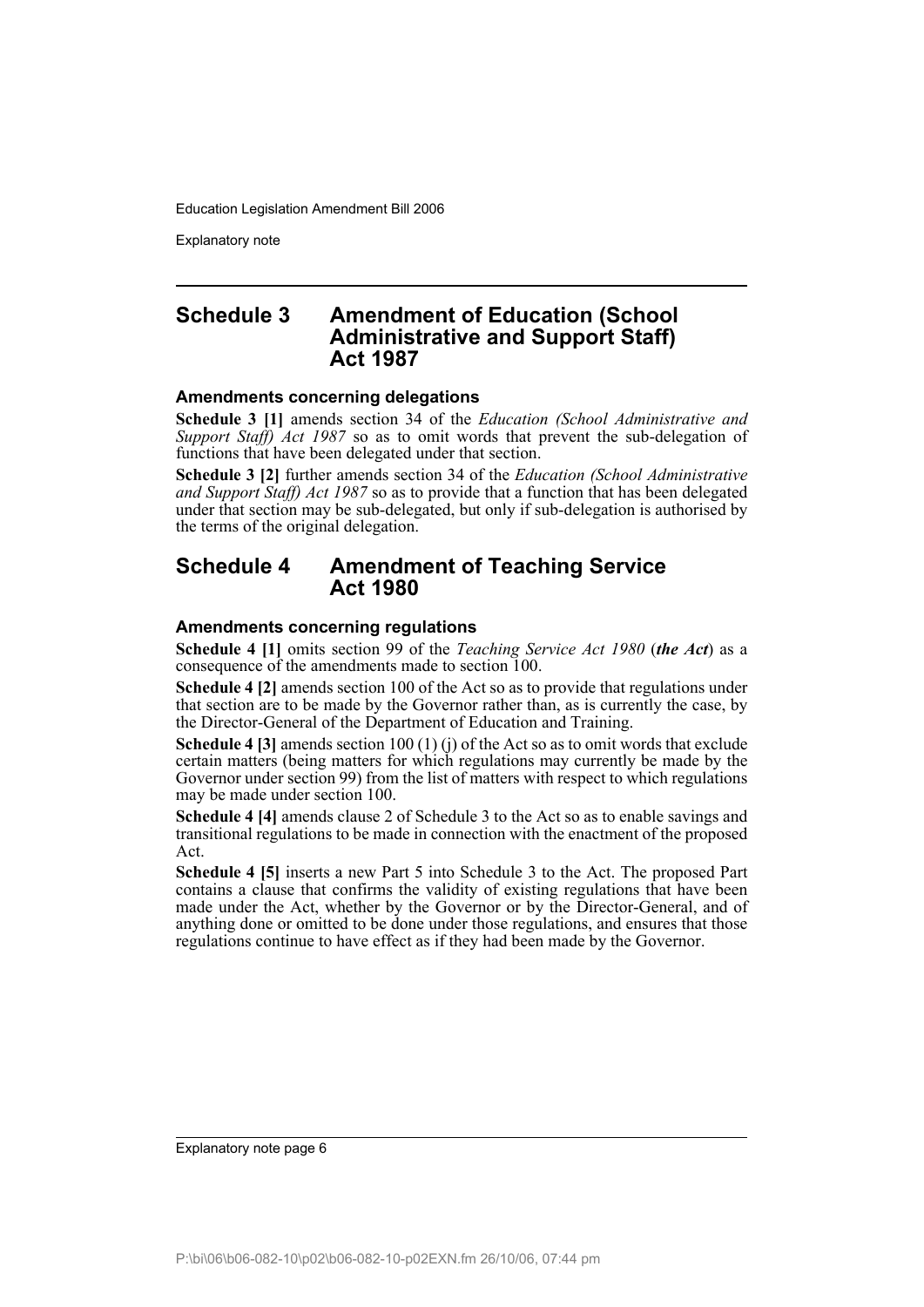Explanatory note

### **Schedule 5 Amendment of Freedom of Information Act 1989**

**Schedule 5 [1]** inserts proposed clause 20 (1) (h) in Schedule 1 to the *Freedom of Information Act 1989* (*the FOI Act*) so as to include a document containing information provided about a student under Division 2 of proposed Part 5A of the Principal Act as an *exempt document* for the purposes of the FOI Act (that is, a document that an agency may refuse to give access to).

**Schedule 5 [2]** inserts proposed clause 20 (4) in Schedule 1 to the FOI Act to provide that the exemption afforded a document by proposed clause 20 (1) (h) does not apply in relation to the student the subject of the information, the student's parents or any person nominated in writing for the purposes of the subclause by the student or a parent of the student.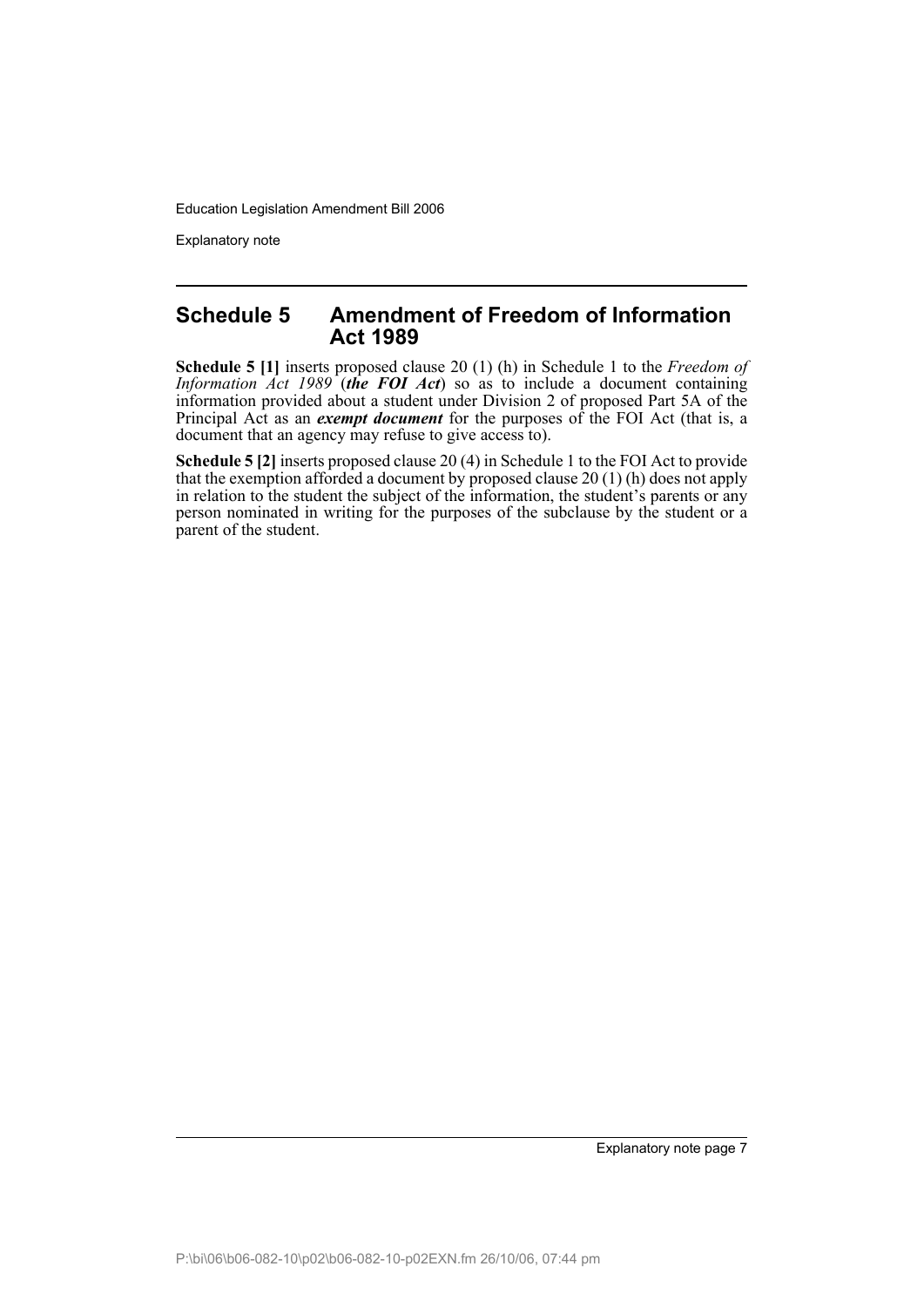Explanatory note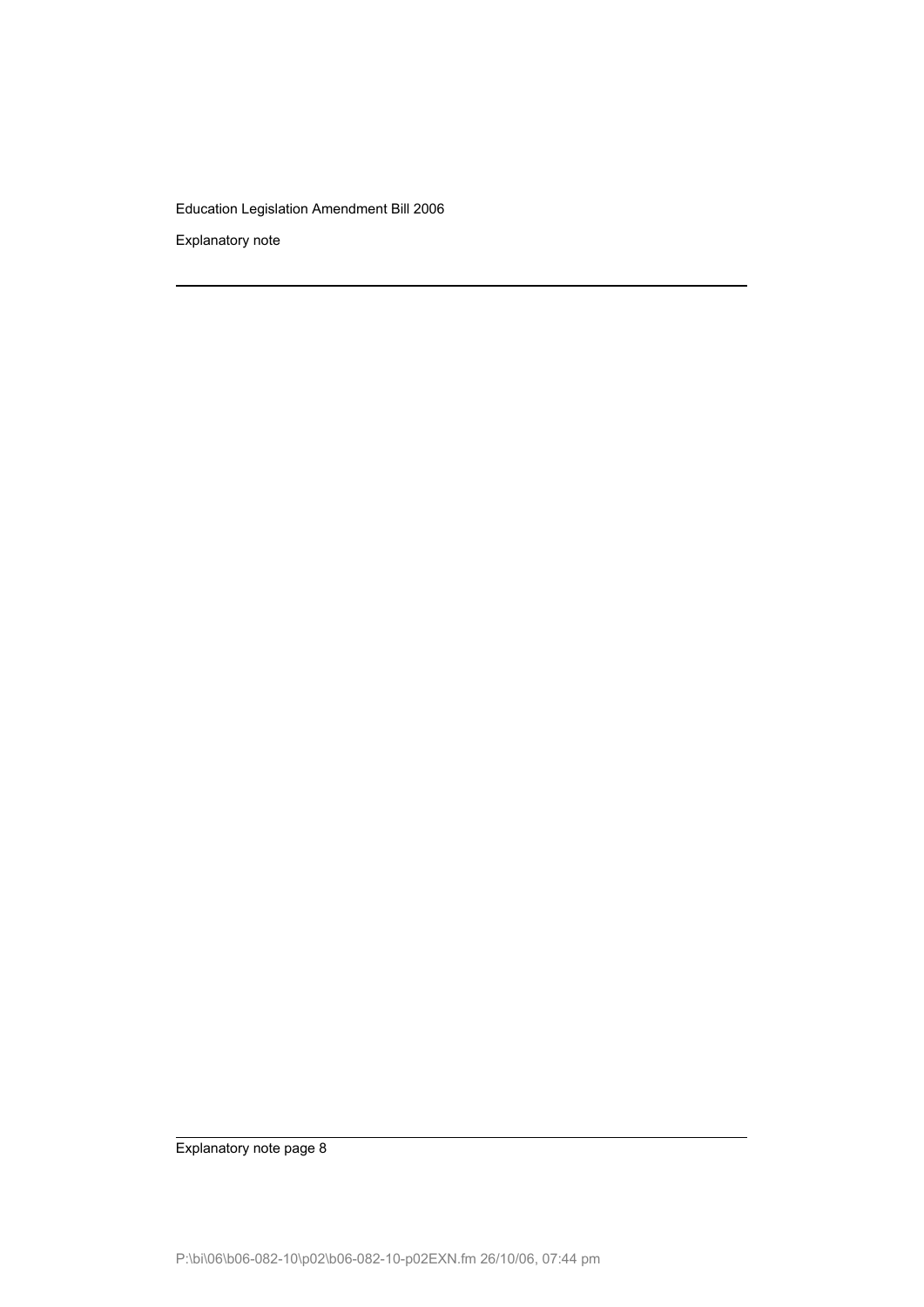First print



New South Wales

# **Education Legislation Amendment Bill 2006**

# **Contents**

|            |                                                                                     | Page |
|------------|-------------------------------------------------------------------------------------|------|
|            | Name of Act                                                                         | 2    |
| 2          | Commencement                                                                        | 2    |
| 3          | Amendment of Education Act 1990 No 8                                                | 2    |
| 4          | Amendment of Education Regulation 2001                                              | 2    |
| 5          | Amendment of Education (School Administrative<br>and Support Staff) Act 1987 No 240 | 2    |
| 6          | Amendment of Teaching Service Act 1980 No 23                                        | 2    |
|            | Amendment of Freedom of Information Act 1989 No 5                                   | 2    |
| 8          | Repeal of Act                                                                       | 2    |
| Schedule 1 | Amendment of Education Act 1990                                                     | 3    |
| Schedule 2 | Amendment of Education Regulation 2001                                              | 10   |
| Schedule 3 | Amendment of Education (School Administrative                                       |      |
|            | and Support Staff) Act 1987                                                         | 11   |
| Schedule 4 | Amendment of Teaching Service Act 1980                                              | 12   |
| Schedule 5 | Amendment of Freedom of Information Act 1989                                        | 14   |
|            |                                                                                     |      |

b06-082-10.p02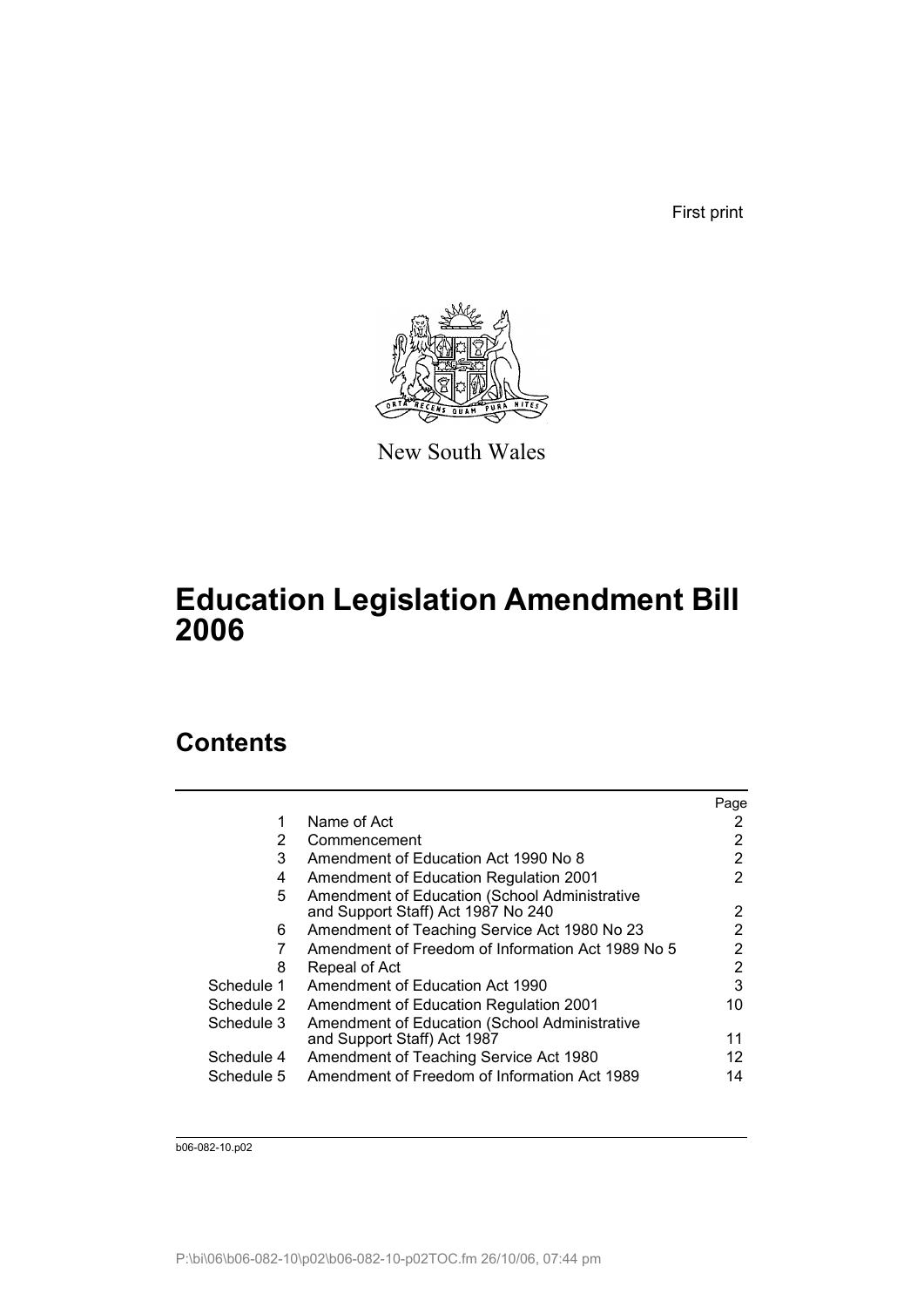Contents

Page

Contents page 2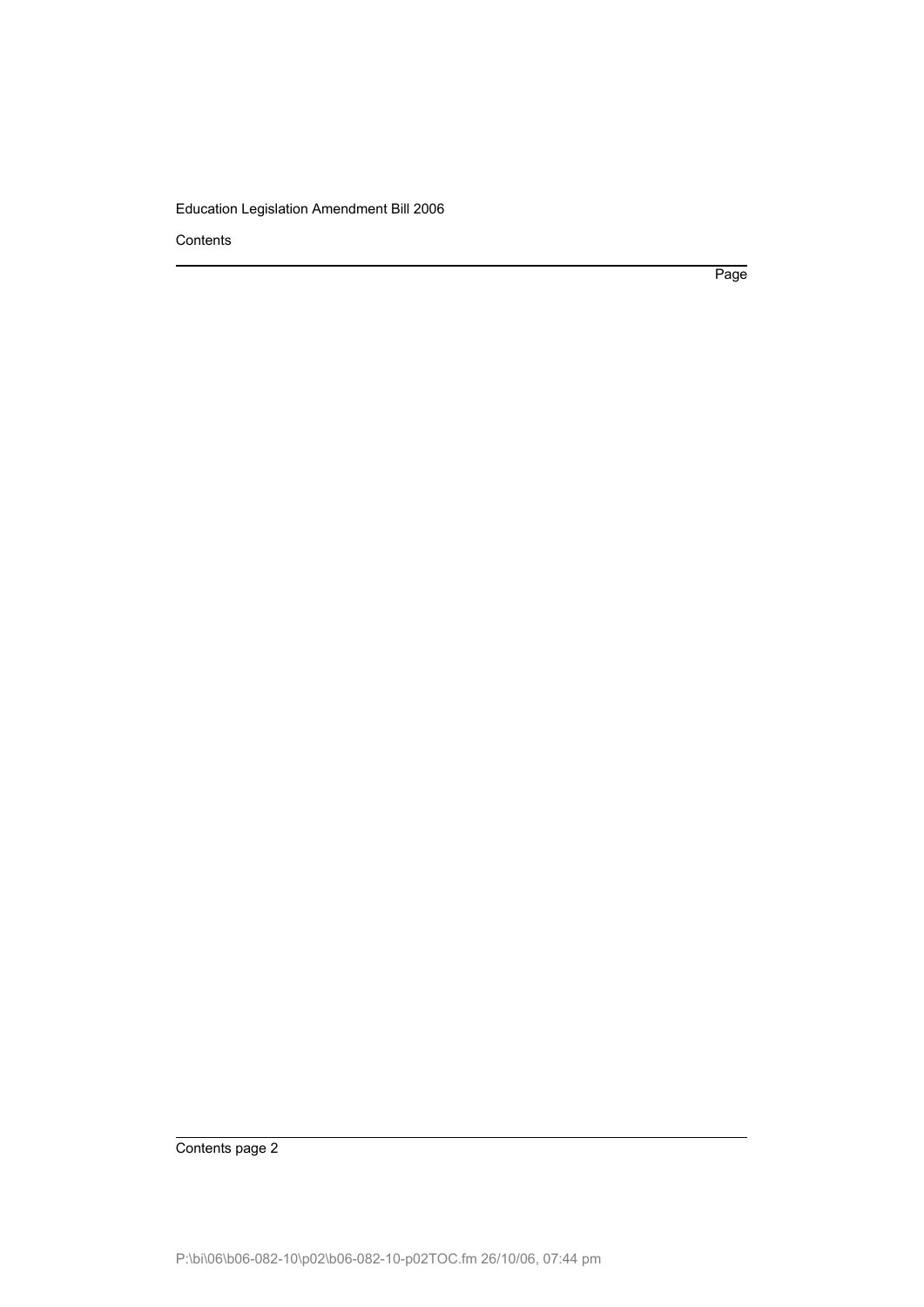

New South Wales

# **Education Legislation Amendment Bill 2006**

No , 2006

### **A Bill for**

An Act to amend the *Education Act 1990* with respect to students, with respect to compulsory schooling and with respect to reports; to amend the *Education (School Administrative and Support Staff) Act 1987* with respect to delegations; to amend the *Teaching Service Act 1980* with respect to the making of regulations under that Act; to amend the *Freedom of Information Act 1989* in relation to information about students; and for other purposes.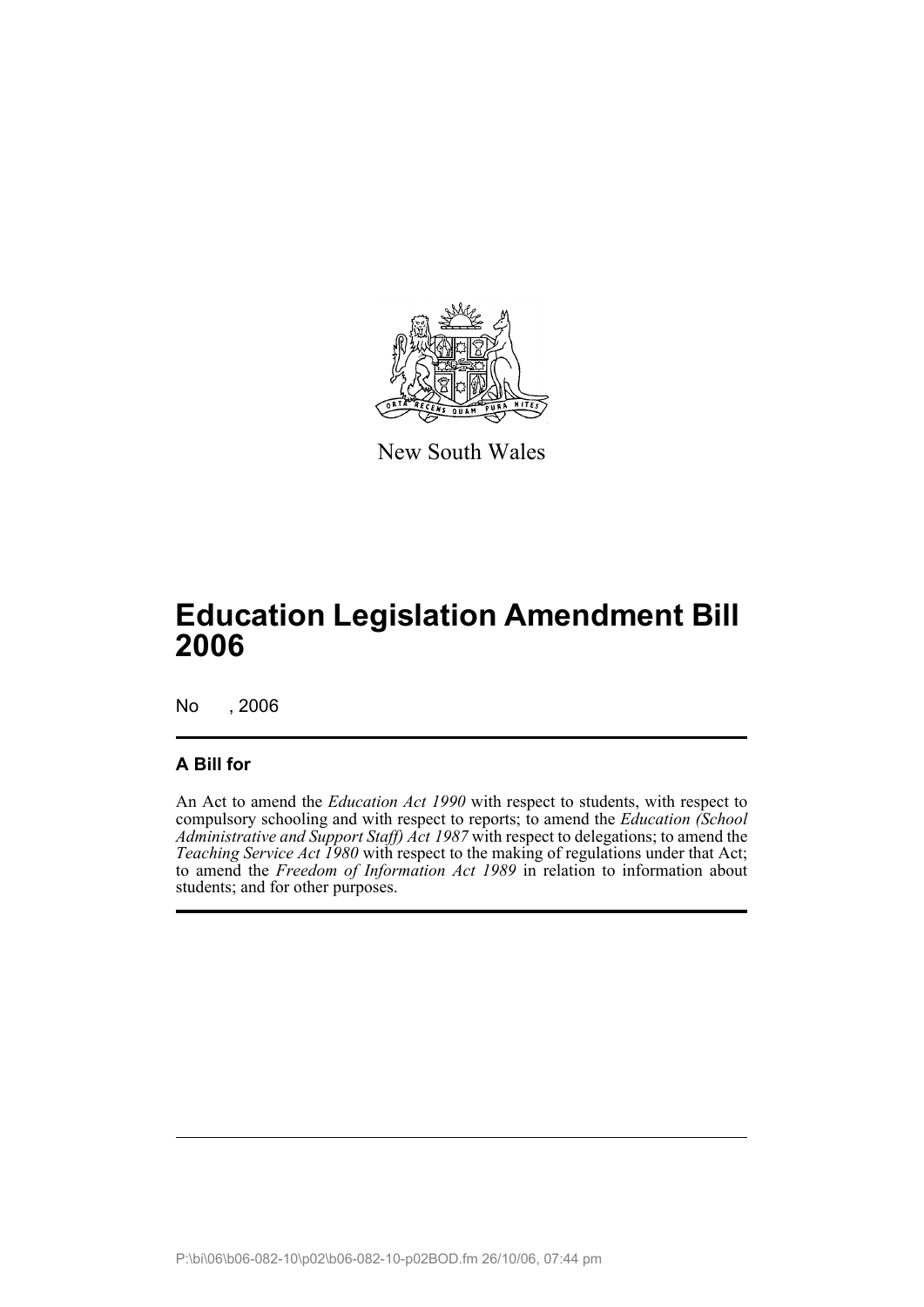<span id="page-11-7"></span><span id="page-11-6"></span><span id="page-11-5"></span><span id="page-11-4"></span><span id="page-11-3"></span><span id="page-11-2"></span><span id="page-11-1"></span><span id="page-11-0"></span>

|              |     | The Legislature of New South Wales enacts:                                                                                                                | $\mathbf{1}$        |
|--------------|-----|-----------------------------------------------------------------------------------------------------------------------------------------------------------|---------------------|
| 1            |     | <b>Name of Act</b>                                                                                                                                        | $\overline{2}$      |
|              |     | This Act is the Education Legislation Amendment Act 2006.                                                                                                 | 3                   |
| $\mathbf{2}$ |     | Commencement                                                                                                                                              | $\overline{4}$      |
|              | (1) | This Act commences on the date of assent to this Act, except as<br>provided by this section.                                                              | $\sqrt{5}$<br>6     |
|              | (2) | Section 7 and Schedules 1 [5] and 5 commence on a day or days to be<br>appointed by proclamation.                                                         | $\overline{7}$<br>8 |
| 3            |     | <b>Amendment of Education Act 1990 No 8</b>                                                                                                               | 9                   |
|              |     | The <i>Education Act 1990</i> is amended as set out in Schedule 1.                                                                                        | 10                  |
| 4            |     | <b>Amendment of Education Regulation 2001</b>                                                                                                             | 11                  |
|              |     | The <i>Education Regulation 2001</i> is amended as set out in Schedule 2.                                                                                 | 12                  |
| 5            |     | Amendment of Education (School Administrative and Support Staff)<br>Act 1987 No 240                                                                       | 13<br>14            |
|              |     | The Education (School Administrative and Support Staff) Act 1987 is<br>amended as set out in Schedule 3.                                                  | 15<br>16            |
| 6            |     | <b>Amendment of Teaching Service Act 1980 No 23</b>                                                                                                       | 17                  |
|              |     | The Teaching Service Act 1980 is amended as set out in Schedule 4.                                                                                        | 18                  |
| 7            |     | Amendment of Freedom of Information Act 1989 No 5                                                                                                         | 19                  |
|              |     | The Freedom of Information Act 1989 is amended as set out in<br>Schedule 5.                                                                               | 20<br>21            |
| 8            |     | <b>Repeal of Act</b>                                                                                                                                      | 22                  |
|              | (1) | This Act is repealed on the day following the day on which all of the<br>provisions of this Act have commenced.                                           | 23<br>24            |
|              | (2) | The repeal of this Act does not, because of the operation of section 30<br>of the <i>Interpretation Act 1987</i> , affect any amendment made by this Act. | 25<br>26            |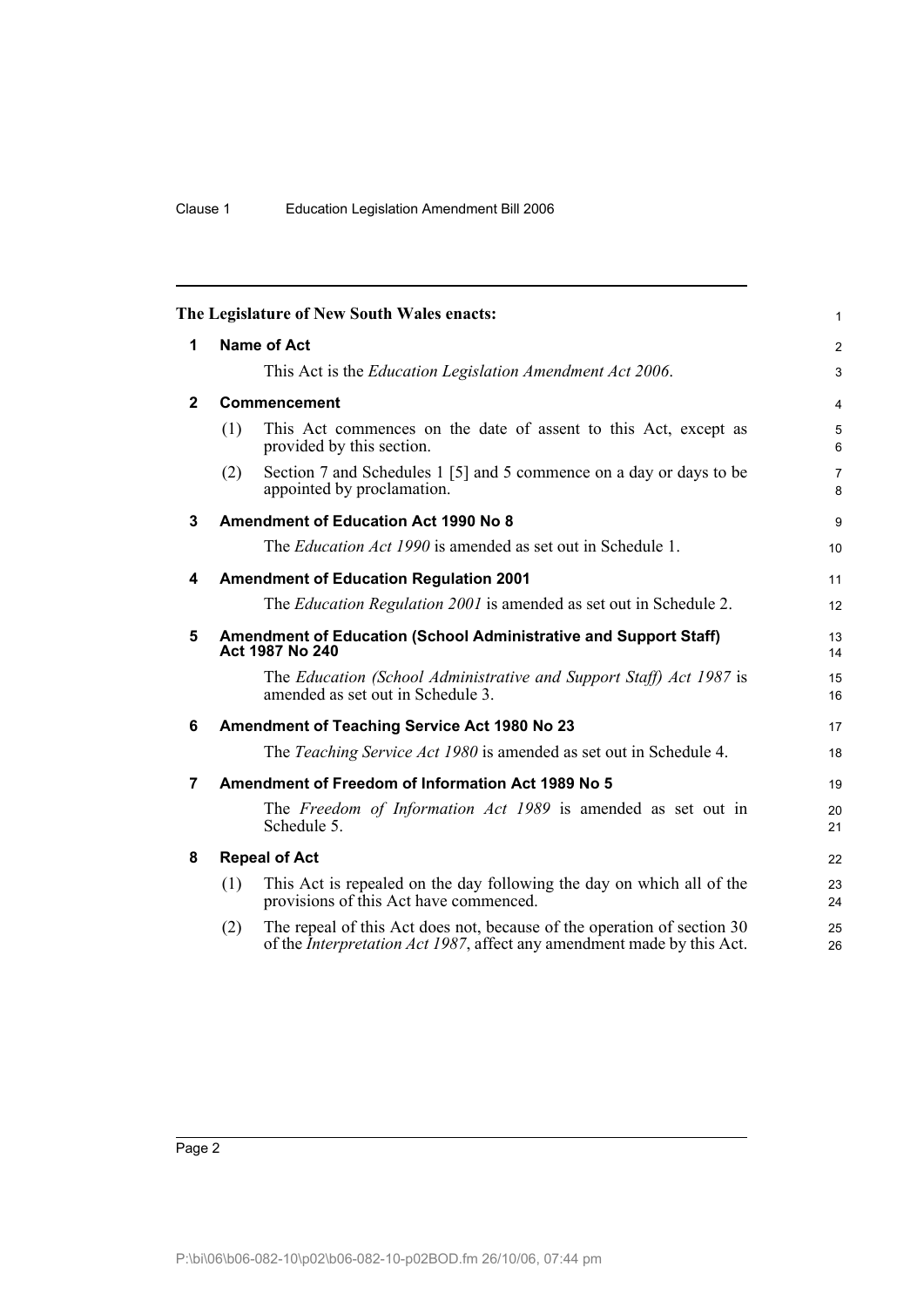Amendment of Education Act 1990 Schedule 1

<span id="page-12-0"></span>

|       | <b>Schedule 1</b>            | <b>Amendment of Education Act 1990</b>                                                                                              | $\mathbf{1}$        |  |  |
|-------|------------------------------|-------------------------------------------------------------------------------------------------------------------------------------|---------------------|--|--|
|       |                              | (Section 3)                                                                                                                         | 2                   |  |  |
| [1]   | <b>Section 3 Definitions</b> |                                                                                                                                     | 3                   |  |  |
|       |                              | Insert in alphabetical order in section $3(1)$ :                                                                                    | $\overline{4}$      |  |  |
|       |                              | <b>Director-General</b> means the Director-General of the Department<br>of Education and Training.                                  | 5                   |  |  |
|       |                              | <b>TAFE</b> establishment has the same meaning as it has in the                                                                     | 6<br>$\overline{7}$ |  |  |
|       |                              | Technical and Further Education Commission Act 1990.                                                                                | 8                   |  |  |
| [2]   |                              | Section 18A Publication of results of certain tests and other matters                                                               | 9                   |  |  |
|       |                              | Omit "or other assessments" from section 18A (1) (b).                                                                               | 10 <sup>1</sup>     |  |  |
|       |                              | Insert instead "and related assessments".                                                                                           | 11                  |  |  |
| $[3]$ | Section 18A (1A)             |                                                                                                                                     |                     |  |  |
|       |                              | Insert after section $18A(1)$ :                                                                                                     | 13                  |  |  |
|       | (1A)                         | The regulations may also make provision for or with respect to                                                                      | 14                  |  |  |
|       |                              | the extent to which information contained in periodic reports to<br>parents on student achievement may be publicly revealed or must | 15<br>16            |  |  |
|       |                              | be kept confidential.                                                                                                               | 17                  |  |  |
| [4]   | 116 (2) (c) and 119          | Sections 26 (1), (2) and (4), 28 (5) (b), 34 (3), 35 (3) and (5), 100 (2) (a),                                                      | 18<br>19            |  |  |
|       |                              | Omit "of School Education" wherever occurring.                                                                                      | 20                  |  |  |
| [5]   | Part 5A                      |                                                                                                                                     | 21                  |  |  |
|       | Insert after section 26:     |                                                                                                                                     | 22                  |  |  |
|       |                              | Part 5A Health and safety risks at schools arising                                                                                  | 23                  |  |  |
|       |                              | from student behaviour                                                                                                              | 24                  |  |  |
|       | <b>Division 1</b>            | <b>Preliminary</b>                                                                                                                  | 25                  |  |  |
|       | 26A                          | <b>Definitions</b>                                                                                                                  | 26                  |  |  |
|       |                              | In this Part:                                                                                                                       | 27                  |  |  |
|       |                              | <i>enrolment</i> includes prospective and continuing enrolment.                                                                     | 28                  |  |  |
|       |                              | <i>guidelines</i> means the guidelines under Division 4.                                                                            | 29                  |  |  |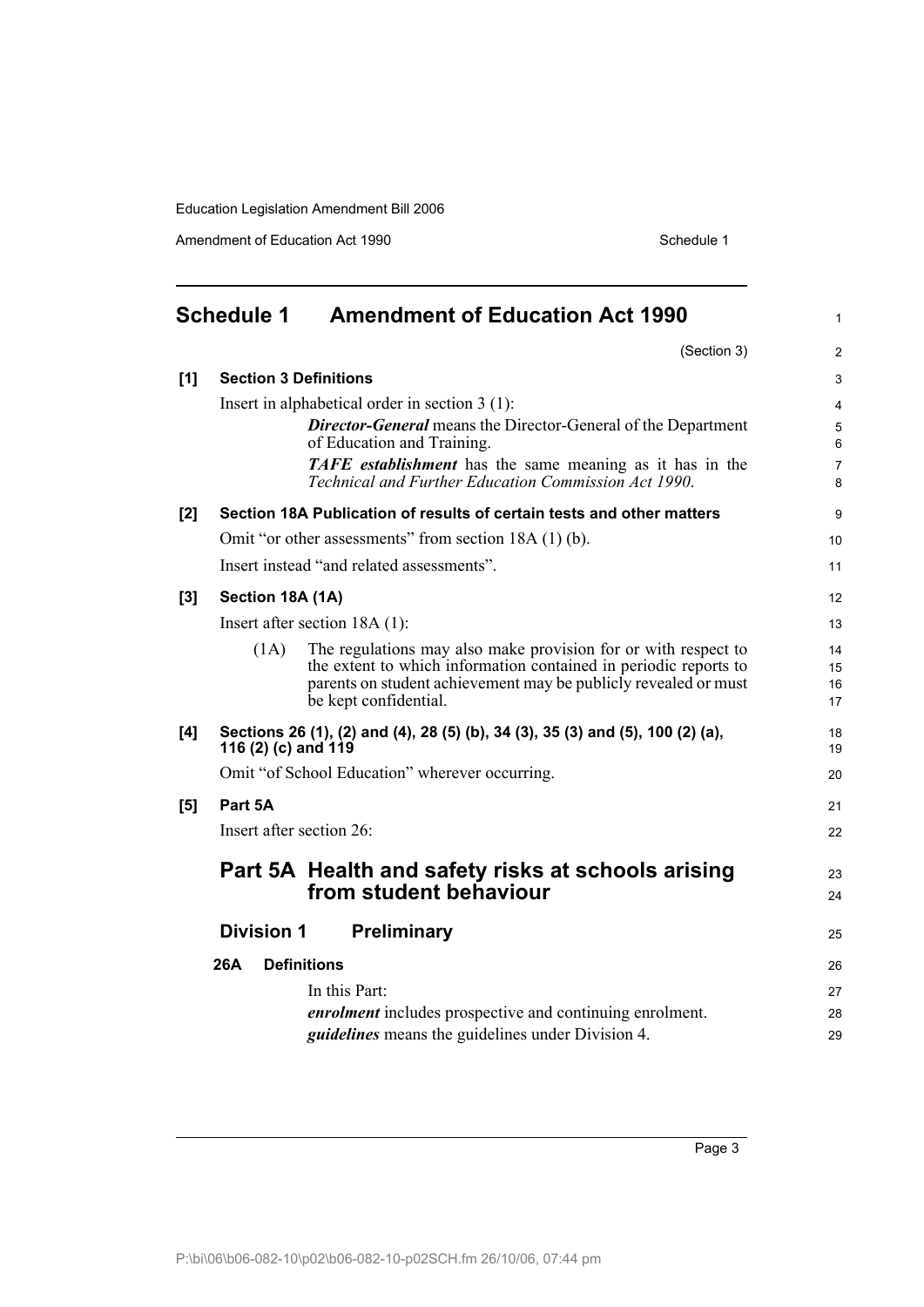Schedule 1 Amendment of Education Act 1990

|     |                   |          | <b>non-government schools authority</b> means an approved authority<br>for a system of non-government schools within the meaning of<br>section 40.                          | $\mathbf{1}$<br>$\overline{2}$<br>3 |
|-----|-------------------|----------|-----------------------------------------------------------------------------------------------------------------------------------------------------------------------------|-------------------------------------|
|     |                   |          | <i>relevant agency</i> —see section 26C.                                                                                                                                    | 4                                   |
|     |                   | school   | school<br>means<br>or a registered<br>government<br>a<br>non-government school.                                                                                             | 5<br>6                              |
|     |                   |          | student includes:                                                                                                                                                           | $\overline{7}$                      |
|     |                   | (a)      | a student who is above the age of 18 years, and                                                                                                                             | 8                                   |
|     |                   | (b)      | a prospective student.                                                                                                                                                      | 9                                   |
|     | <b>Division 2</b> |          | <b>Obtaining information about students</b>                                                                                                                                 | 10                                  |
| 26B |                   |          | Purpose of obtaining information about students                                                                                                                             | 11                                  |
|     | (1)               |          | Information may be obtained under this Division solely for the<br>purposes of assisting the Director-General or schools:                                                    | 12<br>13                            |
|     |                   | (a)      | to assess whether the enrolment of a particular student at a<br>school is likely to constitute a risk to the health or safety of<br>any person (including the student), and | 14<br>15<br>16                      |
|     |                   | (b)      | to develop and maintain strategies to eliminate or minimise<br>any such risk.                                                                                               | 17<br>18                            |
|     | (2)               |          | However, nothing in this Division operates to prevent the<br>provision or disclosure of information as required or permitted by<br>or under any other Act or law.           | 19<br>20<br>21                      |
| 26C |                   | students | Relevant agencies from which information may be obtained about                                                                                                              | 22<br>23                            |
|     | (1)               |          | Information may be obtained in accordance with this Division<br>from any one or more of the following ( <i>relevant agencies</i> ):                                         | 24<br>25                            |
|     |                   | (a)      | schools,                                                                                                                                                                    | 26                                  |
|     |                   | (b)      | the Department of Education and Training,                                                                                                                                   | 27                                  |
|     |                   | (c)      | a non-government schools authority,                                                                                                                                         | 28                                  |
|     |                   | (d)      | the TAFE Commission and TAFE establishments,                                                                                                                                | 29                                  |
|     |                   | (e)      | public health organisations within the meaning of the<br>Health Services Act 1997,                                                                                          | 30<br>31                            |
|     |                   | (f)      | the Department of Ageing, Disability and Home Care,                                                                                                                         | 32                                  |
|     |                   | (g)      | the Department of Community Services,                                                                                                                                       | 33                                  |
|     |                   | (h)      | the Department of Juvenile Justice,                                                                                                                                         | 34                                  |
|     |                   | (i)      | NSW Police,                                                                                                                                                                 | 35                                  |
|     |                   | (j)      | any other agency prescribed by the regulations.                                                                                                                             | 36                                  |
|     |                   |          |                                                                                                                                                                             |                                     |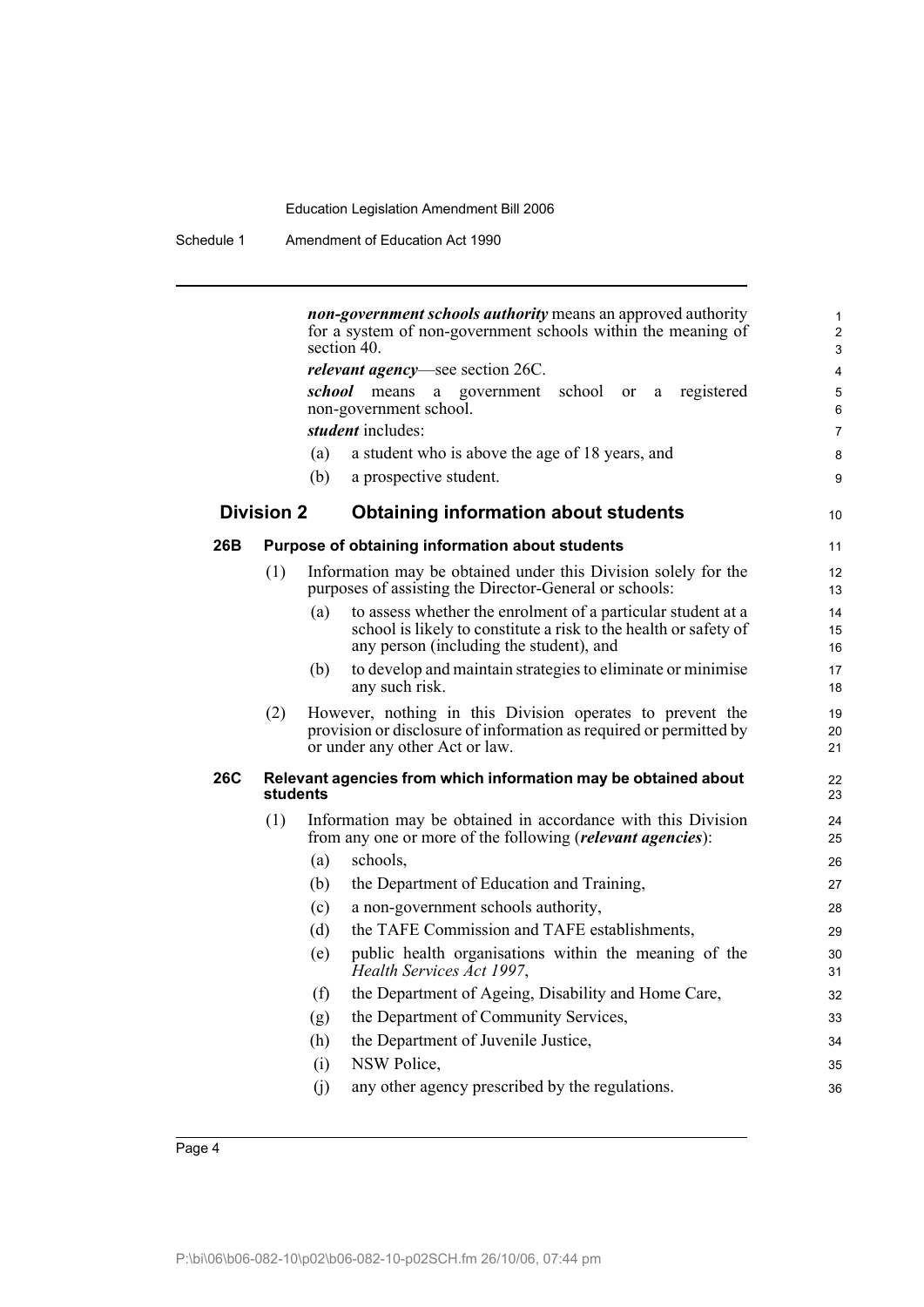Amendment of Education Act 1990 Schedule 1

|     | (2) | For the purposes of this Division, memoranda of understanding<br>for the provision of information to:                                                                                                                                                                                                               | 1<br>$\overline{2}$                    |
|-----|-----|---------------------------------------------------------------------------------------------------------------------------------------------------------------------------------------------------------------------------------------------------------------------------------------------------------------------|----------------------------------------|
|     |     | schools, or<br>(a)                                                                                                                                                                                                                                                                                                  | 3                                      |
|     |     | (b)<br>a non-government schools authority, or                                                                                                                                                                                                                                                                       | 4                                      |
|     |     | the Department of Education and Training,<br>(c)                                                                                                                                                                                                                                                                    | 5                                      |
|     |     | may be entered into, in accordance with the guidelines, between<br>any one or more relevant agencies.                                                                                                                                                                                                               | 6<br>$\overline{7}$                    |
| 26D |     | Obtaining information about particular students                                                                                                                                                                                                                                                                     | 8                                      |
|     | (1) | The Department of Education and Training, a non-government<br>schools authority or a school may request a relevant agency to<br>provide such information about a particular student as would<br>assist in making an assessment, or developing or maintaining<br>strategies, of the kind referred to in section 26B. | 9<br>10<br>11<br>12 <sup>2</sup><br>13 |
|     | (2) | The Department, authority or school may provide the relevant<br>agency with such information about the student as may assist the<br>agency to provide the information sought.                                                                                                                                       | 14<br>15<br>16                         |
|     | (3) | A relevant agency has a duty to provide information sought under<br>this section if the agency has the information in its possession or<br>under its control.                                                                                                                                                       | 17<br>18<br>19                         |
|     | (4) | Information obtained under this section may be passed on to<br>other schools, the Department or a non-government schools<br>authority (or to any other person or body as permitted by the<br>guidelines).                                                                                                           | 20<br>21<br>22<br>23                   |
|     | (5) | Information of the kind referred to in subsection (1) may be<br>provided by one school to another school at which the student<br>concerned enrols:                                                                                                                                                                  | 24<br>25<br>26                         |
|     |     | without the need for any request from the other school, and<br>(a)                                                                                                                                                                                                                                                  | 27                                     |
|     |     | regardless of whether the information was obtained under<br>(b)<br>this section or otherwise.                                                                                                                                                                                                                       | 28<br>29                               |
|     | (6) | However, this section:                                                                                                                                                                                                                                                                                              | 30                                     |
|     |     | does not authorise or require the provision of information<br>(a)<br>if its disclosure is prohibited by:                                                                                                                                                                                                            | 31<br>32                               |
|     |     | section 20G, 20P or 23 of the Health Administration<br>(i)<br><i>Act 1982</i> , or                                                                                                                                                                                                                                  | 33<br>34                               |
|     |     | section 29 (1) (f) of the Children and Young Persons<br>(ii)<br>(Care and Protection) Act 1998, and                                                                                                                                                                                                                 | 35<br>36                               |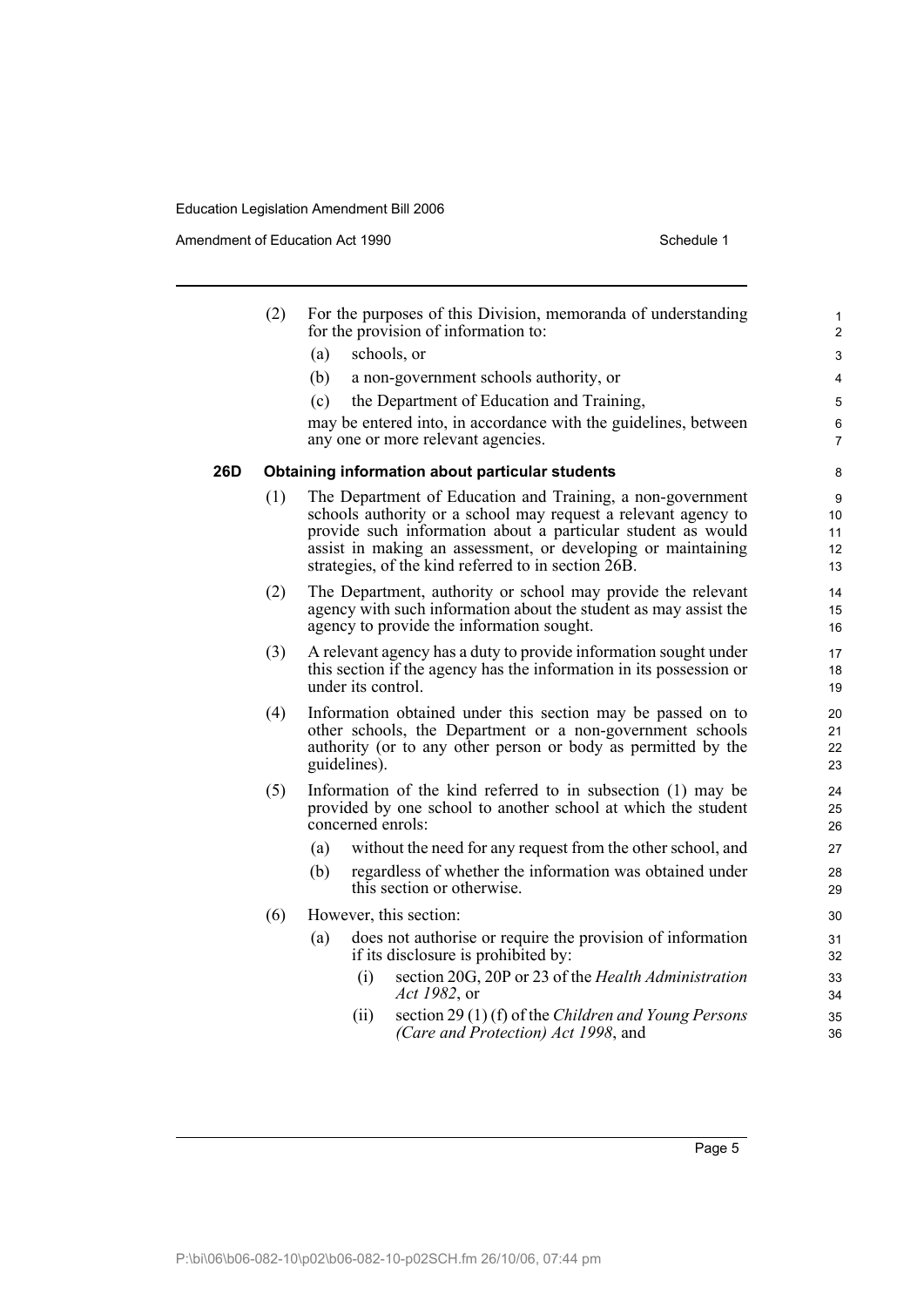Schedule 1 Amendment of Education Act 1990

|            |                   | does not require the provision of information if the<br>(b)<br>guidelines authorise the relevant agency to refuse to<br>provide the information.                                                                                                                                                                                                            | 1<br>$\overline{2}$<br>$\mathsf 3$ |
|------------|-------------------|-------------------------------------------------------------------------------------------------------------------------------------------------------------------------------------------------------------------------------------------------------------------------------------------------------------------------------------------------------------|------------------------------------|
| 26E        |                   | No offence or liability for disclosure of information                                                                                                                                                                                                                                                                                                       | 4                                  |
|            | (1)               | An Act or law that prohibits the disclosure of information does<br>not operate to prevent the provision of information under this<br>Division. This subsection applies unless its operation is expressly<br>excluded by this or some other Act.                                                                                                             | 5<br>6<br>$\overline{7}$<br>8      |
|            | (2)               | Subsection (1) does not apply to a disclosure of information that<br>is prohibited by:                                                                                                                                                                                                                                                                      | 9<br>10                            |
|            |                   | section 20G, 20P or 23 of the Health Administration Act<br>(a)<br>1982, or                                                                                                                                                                                                                                                                                  | 11<br>$12 \overline{ }$            |
|            |                   | section 29 (1) (f) of the Children and Young Persons (Care<br>(b)<br>and Protection) Act 1998.                                                                                                                                                                                                                                                              | 13<br>14                           |
|            | (3)               | If information about a student is provided under this Division in<br>good faith and with reasonable care:                                                                                                                                                                                                                                                   | 15<br>16                           |
|            |                   | (a)<br>no liability for defamation is incurred because of the<br>provision of the information, and                                                                                                                                                                                                                                                          | 17<br>18                           |
|            |                   | the provision of the information does not constitute a<br>(b)<br>ground for any other civil proceedings, and                                                                                                                                                                                                                                                | 19<br>20                           |
|            |                   | the provision of the information does not constitute a<br>(c)<br>breach of professional etiquette or ethics or a departure<br>from accepted standards of professional conduct.                                                                                                                                                                              | 21<br>22<br>23                     |
|            |                   | Note. If the information is provided in the form of a document, the<br>document is an exempt document for the purposes of the Freedom of<br>Information Act 1989 (except in relation to the student, the student's<br>parents and any person nominated by the student or the student's<br>parents)—see clause 20 (1) (h) and (4) of Schedule 1 to that Act. | 24<br>25<br>26<br>27<br>28         |
|            | <b>Division 3</b> | Directions about enrolment at government<br>schools                                                                                                                                                                                                                                                                                                         | 29<br>30                           |
| 26F        |                   | <b>Operation of Division</b>                                                                                                                                                                                                                                                                                                                                | 31                                 |
|            | (1)               | This Division has effect despite any entitlement to enrolment at a<br>government school under section 34 $(1)$ or $(2)$ .                                                                                                                                                                                                                                   | 32<br>33                           |
|            |                   | (2) Nothing in this Division affects the operation of section 34 (4).                                                                                                                                                                                                                                                                                       | 34                                 |
| <b>26G</b> |                   | <b>Directions about enrolment</b>                                                                                                                                                                                                                                                                                                                           | 35                                 |
|            | (1)               | The Director-General may direct that a student is not to be<br>enrolled at any government school other than a government<br>school of a kind specified in the direction.                                                                                                                                                                                    | 36<br>37<br>38                     |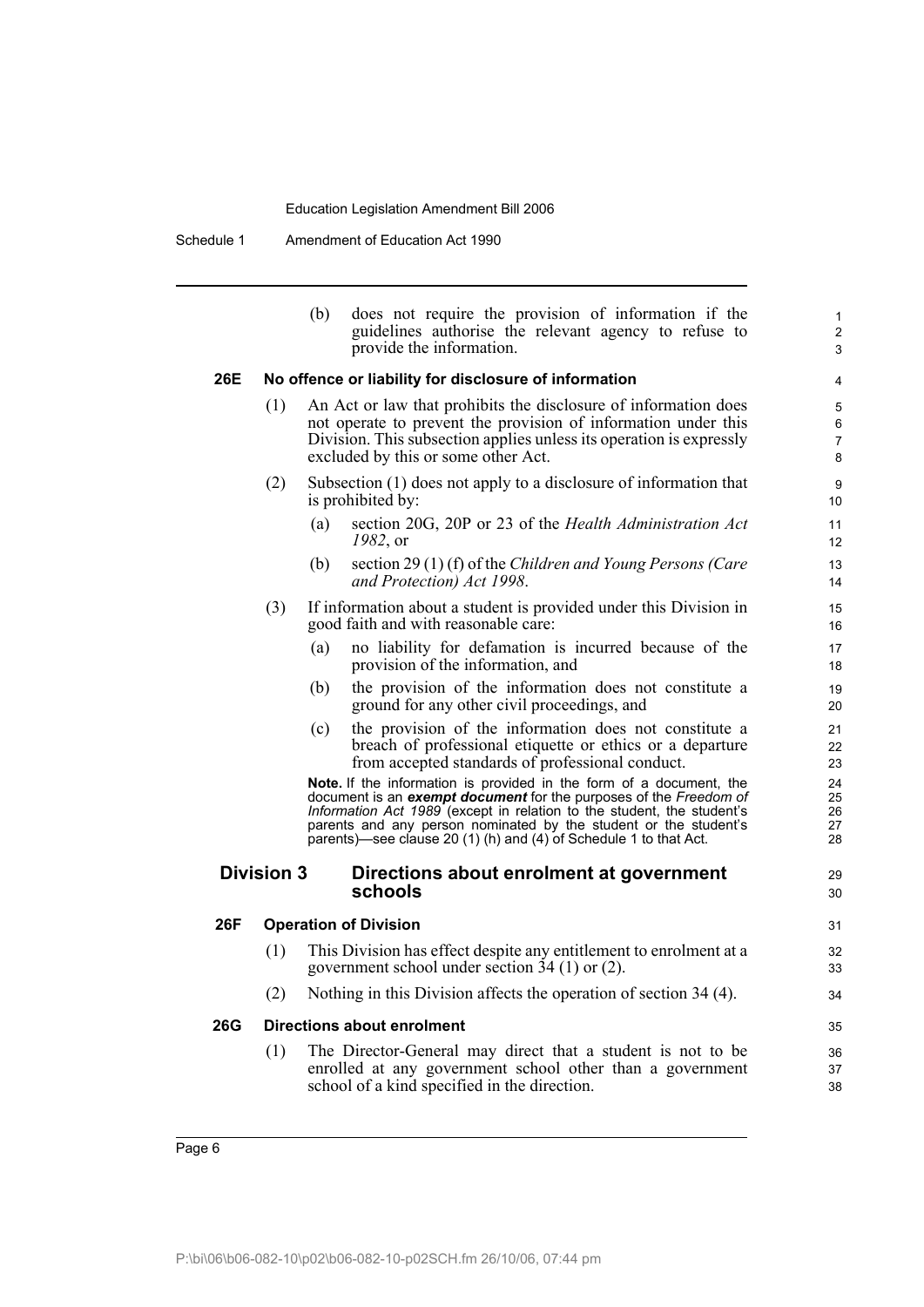Amendment of Education Act 1990 Schedule 1

|     | (2)               |                            | A direction under this section may be given only if the<br>Director-General believes on reasonable grounds that the<br>enrolment of the student otherwise than as permitted by the<br>direction would constitute a risk to the health or safety of any<br>person (including the student). | $\mathbf{1}$<br>$\overline{2}$<br>3<br>4<br>5 |
|-----|-------------------|----------------------------|-------------------------------------------------------------------------------------------------------------------------------------------------------------------------------------------------------------------------------------------------------------------------------------------|-----------------------------------------------|
|     | (3)               |                            | A student is not to be enrolled at a government school in<br>contravention of a direction in force under this section.                                                                                                                                                                    | 6<br>$\overline{7}$                           |
|     | (4)               | guidelines.                | Any facility conducted by the State for the purpose of educating<br>students in Kindergarten or any of Years $\overline{1}$ -12 is taken to be a<br>government school for the purpose of a direction under this<br>section and, for that purpose, may be so referred to in the            | 8<br>9<br>10<br>11<br>12                      |
| 26H |                   | <b>Notice of direction</b> |                                                                                                                                                                                                                                                                                           | 13                                            |
|     |                   |                            | The Director-General is to give written notice of a direction<br>under this Division and of the grounds for the direction:                                                                                                                                                                | 14<br>15                                      |
|     |                   | (a)                        | to the student concerned, and                                                                                                                                                                                                                                                             | 16                                            |
|     |                   | (b)                        | to the parents or a parent of the student (unless the<br>guidelines otherwise provide).                                                                                                                                                                                                   | 17<br>18                                      |
| 26I |                   |                            | Variation and revocation of direction                                                                                                                                                                                                                                                     | 19                                            |
|     |                   | Division:                  | The Director-General may vary or revoke a direction under this                                                                                                                                                                                                                            | 20<br>21                                      |
|     |                   | (a)                        | on the application of the student concerned, or                                                                                                                                                                                                                                           | 22                                            |
|     |                   | (b)                        | on the application of a parent of the student, or                                                                                                                                                                                                                                         | 23                                            |
|     |                   | (c)                        | on the Director-General's own initiative.                                                                                                                                                                                                                                                 | 24                                            |
|     | <b>Division 4</b> |                            | <b>Guidelines</b>                                                                                                                                                                                                                                                                         | 25                                            |
| 26J |                   | <b>Issue of guidelines</b> |                                                                                                                                                                                                                                                                                           | 26                                            |
|     | (1)               | this Part.                 | The Minister may from time to time issue guidelines (not<br>inconsistent with this Act or the regulations) for the purposes of                                                                                                                                                            | 27<br>28<br>29                                |
|     | (2)               | following matters:         | The guidelines must make provision with respect to each of the                                                                                                                                                                                                                            | 30<br>31                                      |
|     |                   | (a)                        | the general principles that a person must bear in mind<br>when exercising a function under this Part,                                                                                                                                                                                     | 32<br>33                                      |
|     |                   | (b)                        | for the purposes of section 26B, matters that are likely to<br>constitute a risk to the health or safety of any person,                                                                                                                                                                   | 34<br>35                                      |
|     |                   |                            |                                                                                                                                                                                                                                                                                           |                                               |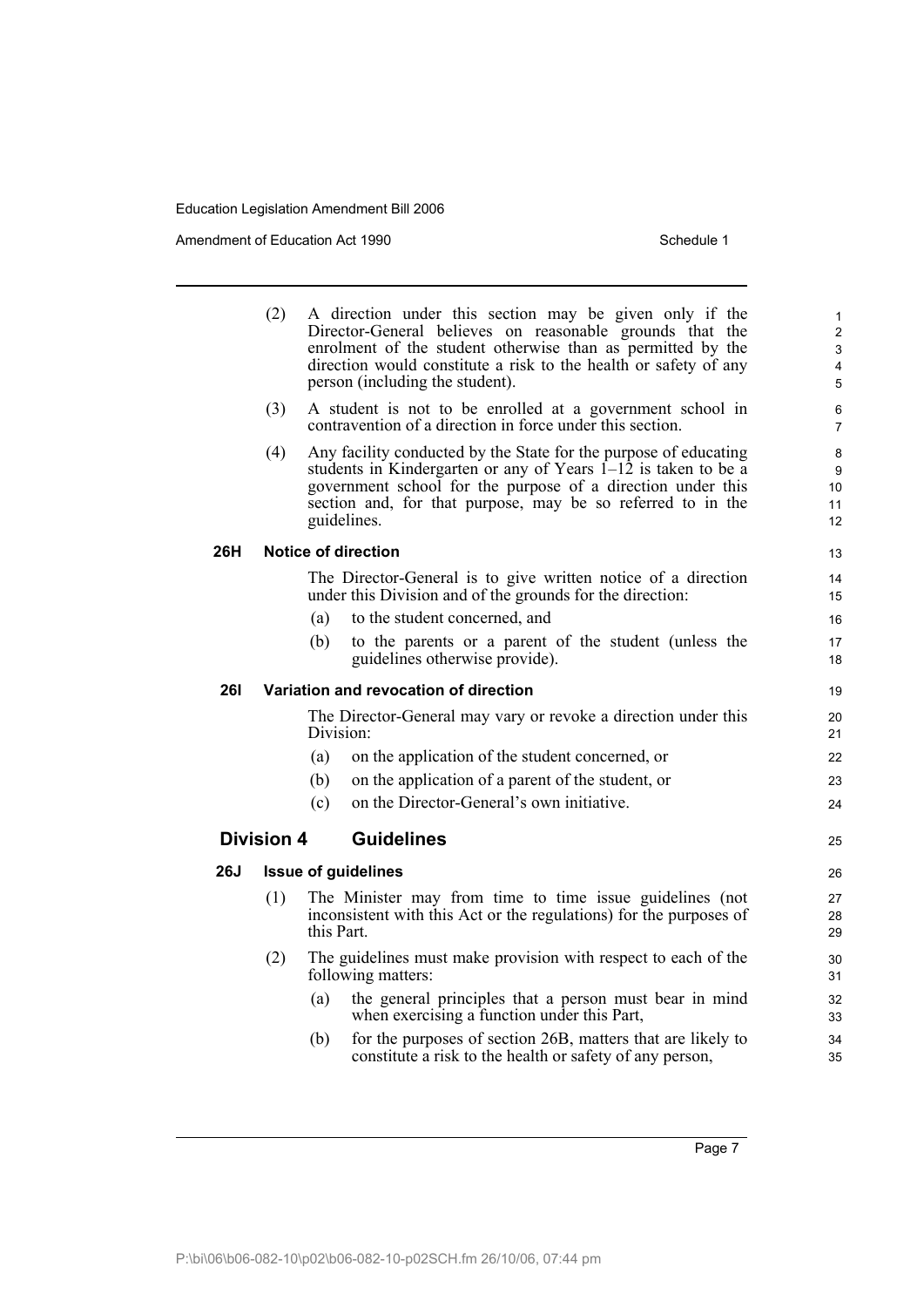| (c)               | the way in which assessments of the kind referred to in<br>section 26B are to be carried out, |  |  |  |  |
|-------------------|-----------------------------------------------------------------------------------------------|--|--|--|--|
| $\sim$ 4 $\times$ |                                                                                               |  |  |  |  |

- (d) memoranda of understanding between relevant agencies for the purposes of Division 2, including who may enter memoranda of understanding on behalf of relevant agencies,
- (e) the kind of information that may, or must (if any), be sought under Division 2,
- (f) who may make a request for information under section 26D on behalf of the Department of Education and Training, a non-government schools authority or a school,
- (g) who may provide information on behalf of relevant agencies,
- (h) the circumstances in which a relevant agency may refuse to provide information requested under Division 2,
- (i) the way in which information obtained under Division 2 is to be kept and the length of time that it is to be kept,
- (j) additional circumstances (if any) in which the information may be passed on, and to whom it may be passed on,
- (k) the circumstances in which consultations are to be held with students about whom information has been obtained under Division 2, with the parents of the students concerned, or with both parents and students,
- (l) the procedures to be followed before a direction under Division 3 is given, varied or revoked by the Director-General,
- (m) the kinds of government schools that may be specified in such a direction,
- (n) the circumstances in which notice of such a direction is not required to be given to the parents of the student concerned,
- (o) the way in which such a direction is to be reviewed following an application for a variation or revocation of it.
- (3) The guidelines may also make provision with respect to such other matters as the Minister considers appropriate.
- (4) The Minister may from time to time amend or revoke the guidelines.
- (5) The guidelines, and any instrument amending or revoking the guidelines, must be published in the Gazette.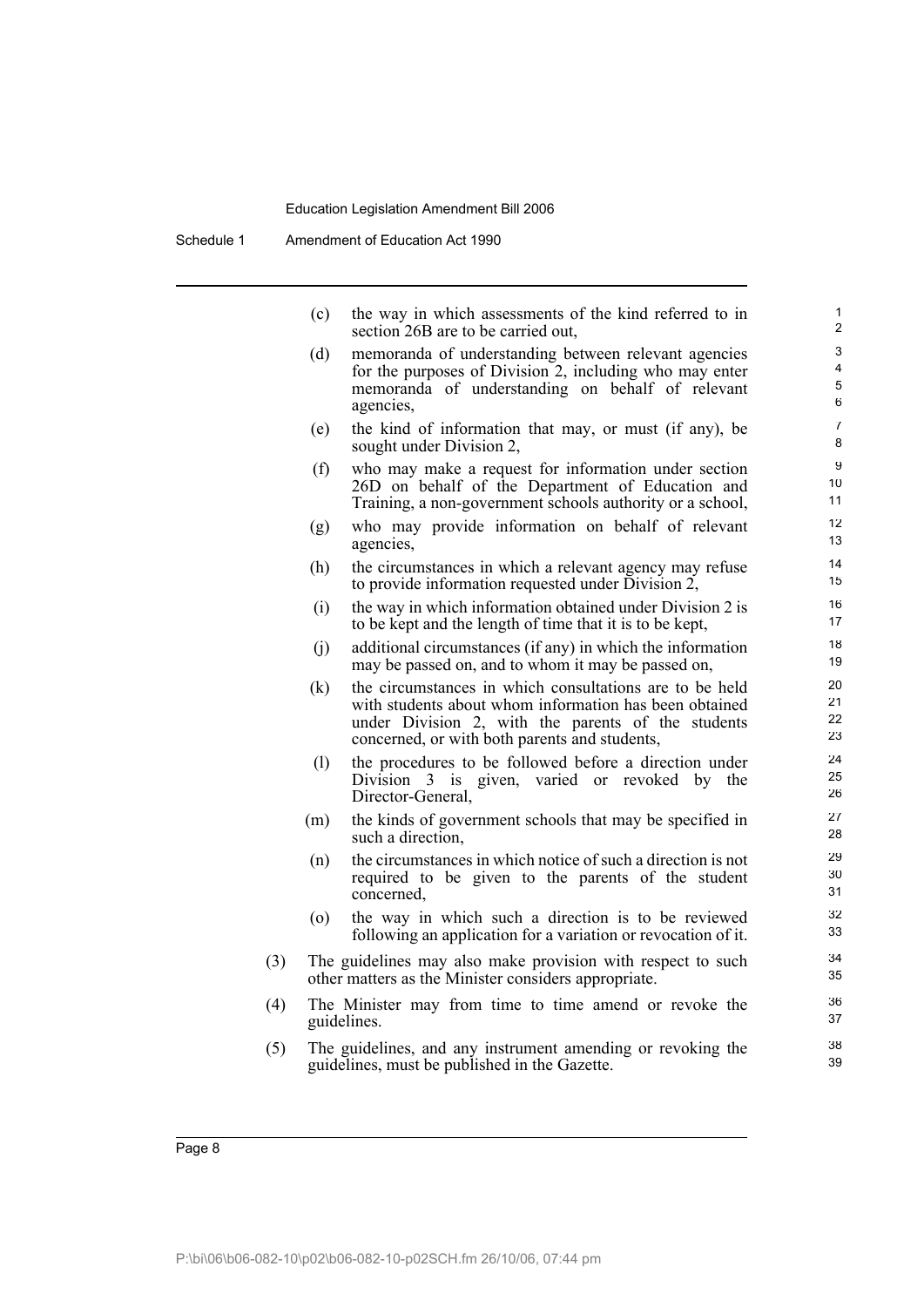Amendment of Education Act 1990 Schedule 1

|      |     | (6) | The guidelines as in force from time to time must be made<br>publicly available in such manner as the Minister thinks<br>appropriate.                                                                                                                                        | 1<br>$\overline{c}$<br>3 |
|------|-----|-----|------------------------------------------------------------------------------------------------------------------------------------------------------------------------------------------------------------------------------------------------------------------------------|--------------------------|
|      | 26K |     | <b>Compliance with guidelines</b>                                                                                                                                                                                                                                            | 4                        |
|      |     |     | It is the duty of any person or agency involved in the<br>administration of, or having functions under, this Part to comply<br>with any applicable guidelines.                                                                                                               | 5<br>6<br>7              |
| [6]  |     |     | Sections 28 (5) (b) and 100 (2) (a)                                                                                                                                                                                                                                          | 8                        |
|      |     |     | Omit "that Director-General" wherever occurring.                                                                                                                                                                                                                             | 9                        |
|      |     |     | Insert instead "the Director-General".                                                                                                                                                                                                                                       | 10                       |
| [7]  |     |     | Section 28 (5) (e)                                                                                                                                                                                                                                                           | 11                       |
|      |     |     | Omit the paragraph. Insert instead:                                                                                                                                                                                                                                          | 12                       |
|      |     |     | a nominee of the Director-General who is, in the opinion<br>(e)<br>of the Director-General, a senior member of the<br>Department,                                                                                                                                            | 13<br>14<br>15           |
| [8]  |     |     | Sections 95 (1) (b) (iii) and 102 (2) (h)                                                                                                                                                                                                                                    | 16                       |
|      |     |     | Omit "within the meaning of the Technical and Further Education<br>Commission Act 1990" wherever occurring.                                                                                                                                                                  | 17<br>18                 |
| [9]  |     |     | <b>Section 123 Evidence</b>                                                                                                                                                                                                                                                  | 19                       |
|      |     |     | Insert after section $123$ (3):                                                                                                                                                                                                                                              | 20                       |
|      |     | (4) | In any proceedings under this Act for an offence against section<br>$23$ (1) (a), a certificate purporting to be signed by the<br>stating that,<br>Director-General<br>the<br>best<br>of<br>the<br>to<br>Director-General's belief, on any day specified in the certificate: | 21<br>22<br>23<br>24     |
|      |     |     | a child was not enrolled as a student at a government<br>(a)<br>school or registered non-government school, and                                                                                                                                                              | 25<br>26                 |
|      |     |     | the child was not registered for home schooling,<br>(b)                                                                                                                                                                                                                      | 27                       |
|      |     |     | is admissible in evidence and is prima facie evidence that the<br>child was not so enrolled or registered.                                                                                                                                                                   | 28<br>29                 |
| [10] |     |     | Schedule 3 Savings, transitional and other provisions                                                                                                                                                                                                                        | 30                       |
|      |     |     | Insert at the end of clause $2(1)$ :                                                                                                                                                                                                                                         | 31                       |
|      |     |     | <b>Education Legislation Amendment Act 2006</b>                                                                                                                                                                                                                              | 32                       |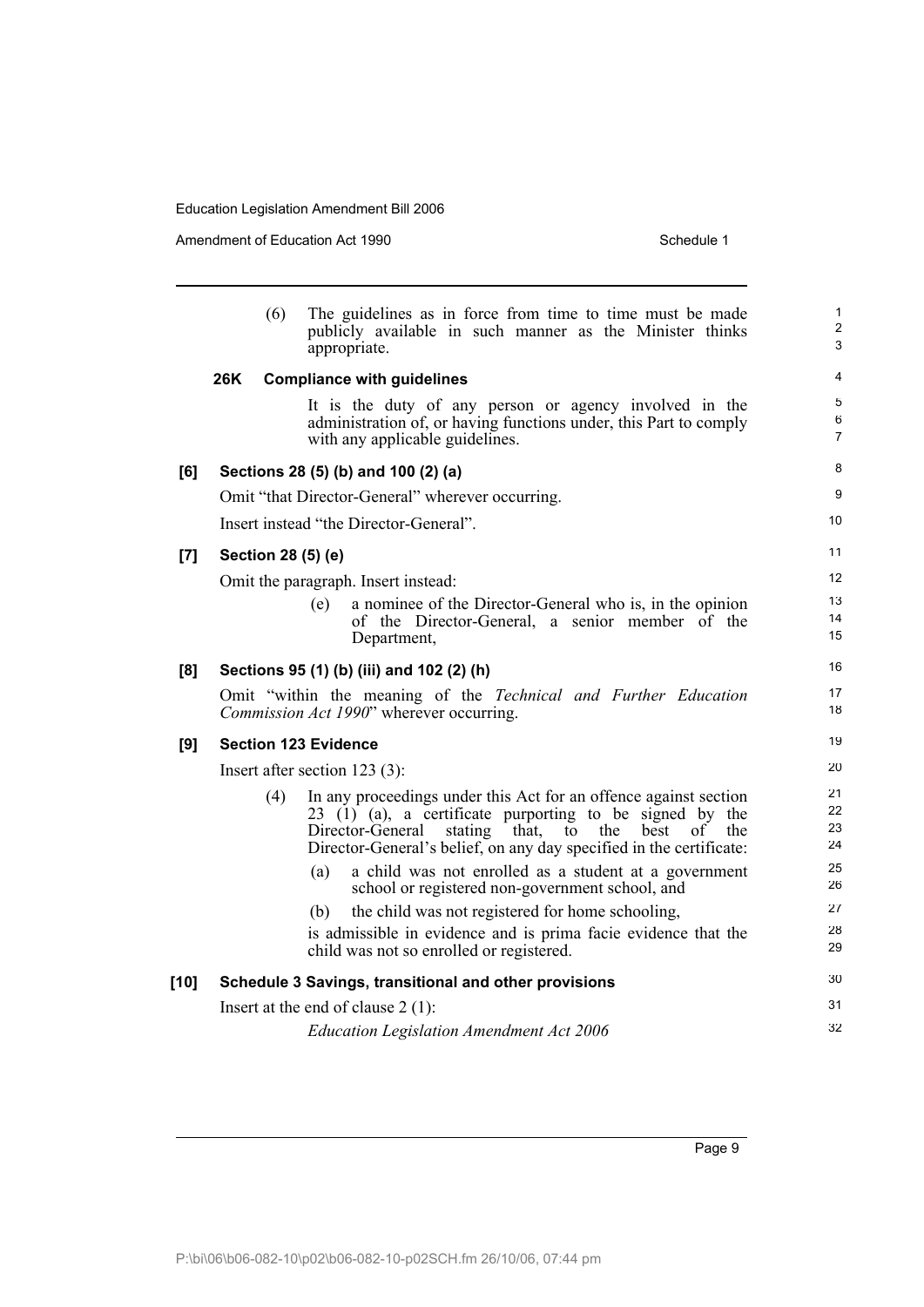Schedule 2 Amendment of Education Regulation 2001

## <span id="page-19-0"></span>**Schedule 2 Amendment of Education Regulation 2001**

(Section 4)

1 2

|                                 | Clause 5 Publication of results and other matters: section 18A                                                                      |
|---------------------------------|-------------------------------------------------------------------------------------------------------------------------------------|
| Insert after clause $5(1)(b)$ : |                                                                                                                                     |
| (c)                             | results of annual assessments of the academic performance<br>of students contained in reports to parents on student<br>achievement. |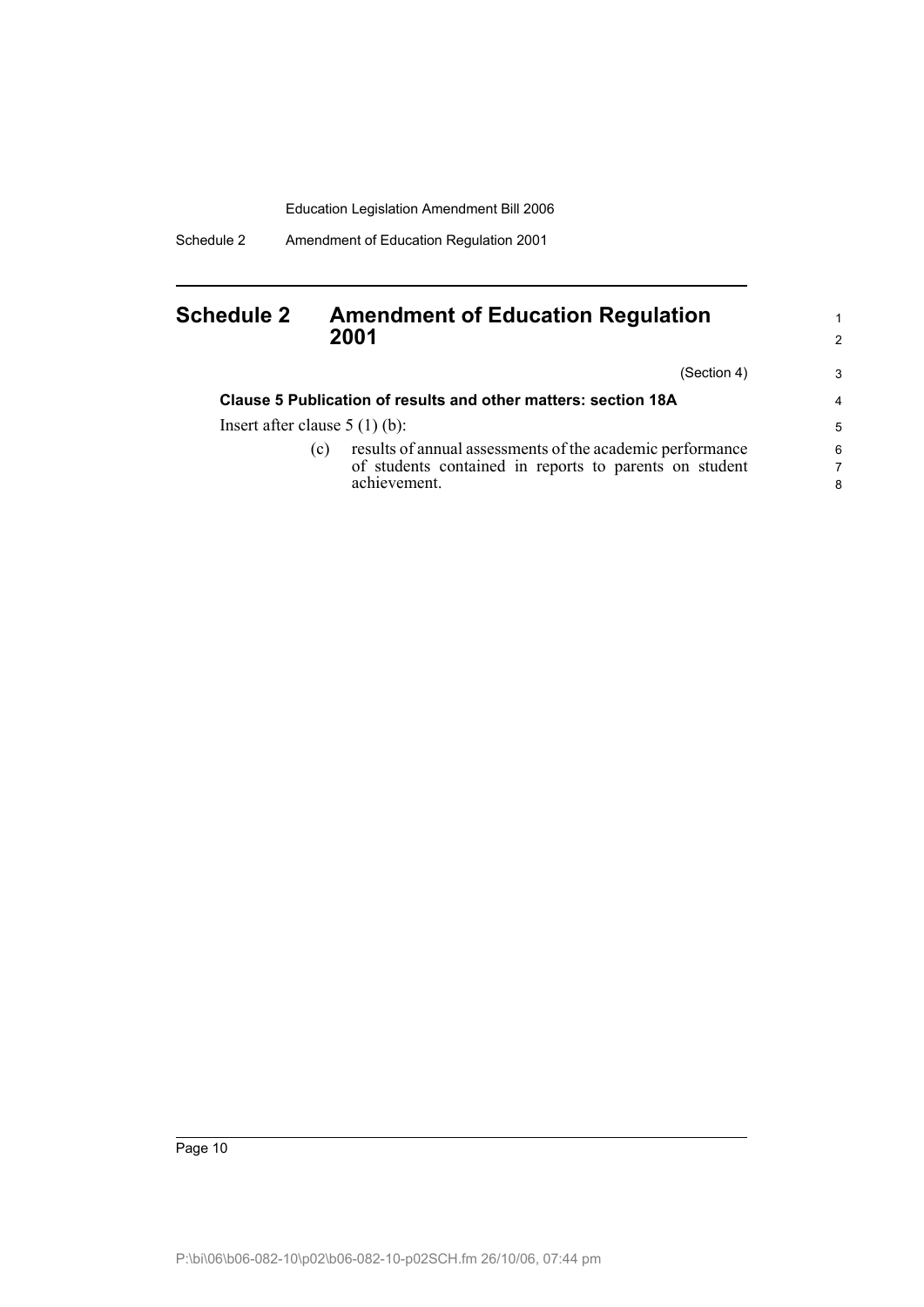Amendment of Education (School Administrative and Support Staff) Act 1987

## <span id="page-20-0"></span>**Schedule 3 Amendment of Education (School Administrative and Support Staff) Act 1987**

(Section 5)

1 2 3

4

Schedule 3

| $[1]$ |                                               |     | <b>Section 34 Delegation by Director-General</b>                                                                                                                                                                                        | 5                       |  |  |
|-------|-----------------------------------------------|-----|-----------------------------------------------------------------------------------------------------------------------------------------------------------------------------------------------------------------------------------------|-------------------------|--|--|
|       | Omit ", other than this power of delegation". |     |                                                                                                                                                                                                                                         |                         |  |  |
| [2]   | <b>Section 34 (2)</b>                         |     |                                                                                                                                                                                                                                         | 7                       |  |  |
|       | Insert at the end of section 34:              |     |                                                                                                                                                                                                                                         |                         |  |  |
|       | (2)                                           | If: |                                                                                                                                                                                                                                         | 9                       |  |  |
|       |                                               | (a) | a function of the Director-General is delegated to a person<br>in accordance with subsection (1), and                                                                                                                                   | 10<br>11                |  |  |
|       |                                               | (b) | the instrument of delegation authorises the sub-delegation<br>of the function,                                                                                                                                                          | $12 \overline{ }$<br>13 |  |  |
|       |                                               |     | then, subject to any conditions to which the delegation is subject,<br>the person to whom the function is delegated may sub-delegate<br>the function to any other person to whom the function may be<br>delegated under subsection (1). | 14<br>15<br>16<br>17    |  |  |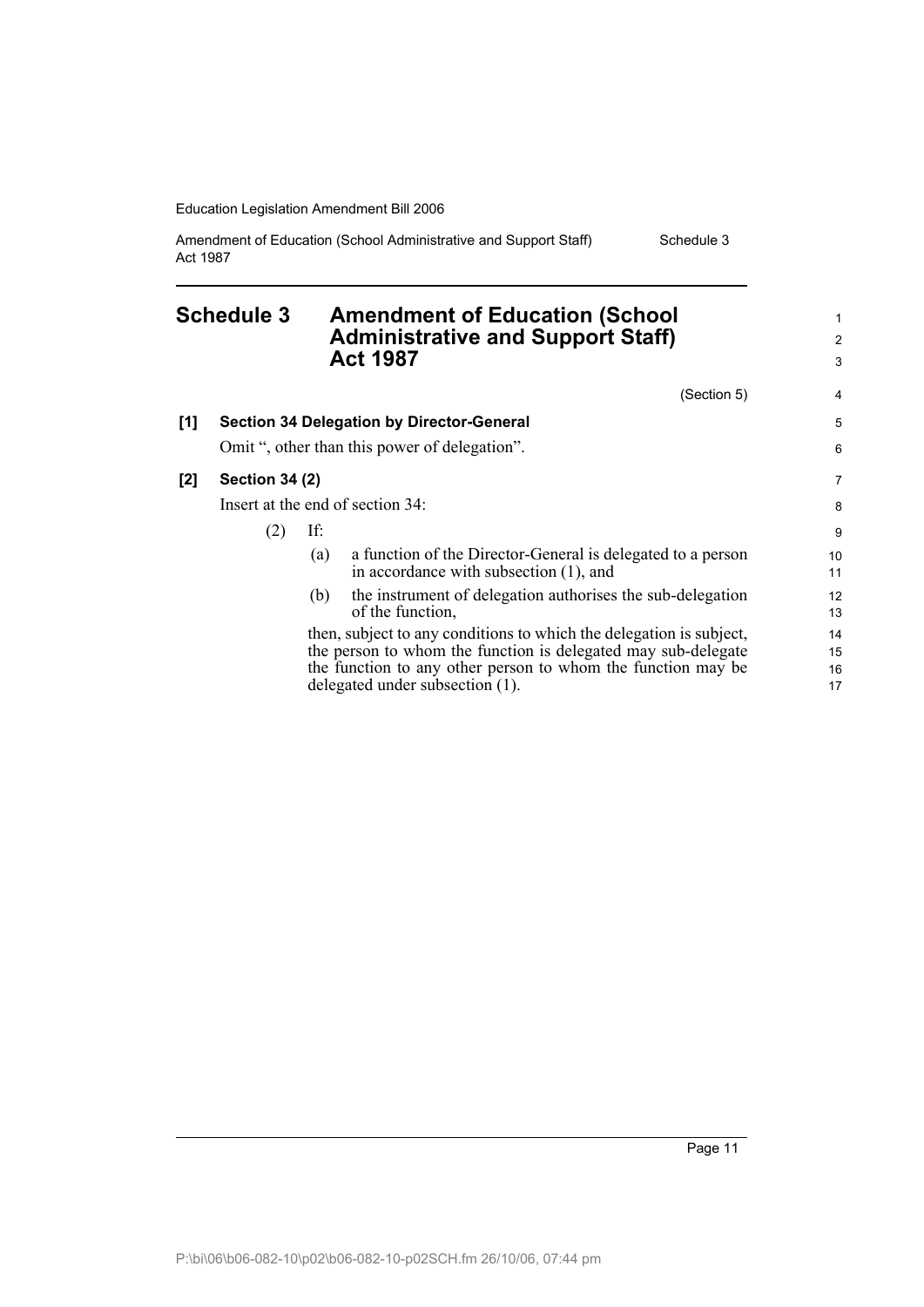## <span id="page-21-0"></span>**Schedule 4 Amendment of Teaching Service Act 1980**

|       |    |                                                 |                      | (Section 6)                                                                                                                        | 3        |  |  |  |
|-------|----|-------------------------------------------------|----------------------|------------------------------------------------------------------------------------------------------------------------------------|----------|--|--|--|
| $[1]$ |    |                                                 |                      | Section 99 Making of regulations by Governor                                                                                       | 4        |  |  |  |
|       |    | Omit the section.                               |                      |                                                                                                                                    | 5        |  |  |  |
| [2]   |    |                                                 |                      | <b>Section 100 Regulations</b>                                                                                                     | 6        |  |  |  |
|       |    | section $100(1)$ .                              |                      | Omit "The Director-General may, with the approval of the Governor," from                                                           | 7<br>8   |  |  |  |
|       |    |                                                 |                      | Insert instead "The Governor may".                                                                                                 | 9        |  |  |  |
| [3]   |    |                                                 | Section 100 (1) (j)  |                                                                                                                                    | 10       |  |  |  |
|       |    |                                                 |                      | Omit "(Schedule 3 excepted)" wherever occurring.                                                                                   | 11       |  |  |  |
| [4]   |    |                                                 |                      | <b>Schedule 3 Savings and transitional provisions</b>                                                                              | 12       |  |  |  |
|       |    |                                                 |                      | Insert at the end of clause $2(1)$ :                                                                                               | 13       |  |  |  |
|       |    |                                                 |                      | <b>Education Legislation Amendment Act 2006</b>                                                                                    | 14       |  |  |  |
| [5]   |    |                                                 | Schedule 3, Part 5   |                                                                                                                                    | 15       |  |  |  |
|       |    |                                                 | Insert after Part 4: |                                                                                                                                    | 16       |  |  |  |
|       |    | Part 5<br>Provisions consequent on enactment of |                      |                                                                                                                                    |          |  |  |  |
|       |    |                                                 |                      | <b>Education Legislation Amendment</b>                                                                                             | 18       |  |  |  |
|       |    |                                                 |                      | <b>Act 2006</b>                                                                                                                    | 19       |  |  |  |
|       | 21 |                                                 |                      | <b>Existing regulations</b>                                                                                                        | 20       |  |  |  |
|       |    | (1)                                             |                      | Any regulation under this Act that was made, or that purports to                                                                   | 21       |  |  |  |
|       |    |                                                 |                      | have been made, before the date of assent to the <i>Education</i><br>Legislation Amendment Act 2006, whether by the Governor or by | 22<br>23 |  |  |  |
|       |    |                                                 |                      | the Director-General:                                                                                                              | 24       |  |  |  |
|       |    |                                                 | (a)                  | in relation to matters arising before that date, is taken to                                                                       | 25       |  |  |  |
|       |    |                                                 |                      | have been validly made and always to have had effect<br>regardless of by whom it was made, and                                     | 26<br>27 |  |  |  |
|       |    |                                                 | (b)                  | in relation to matters arising on or after that date, is taken                                                                     | 28       |  |  |  |
|       |    |                                                 |                      | to have been validly made and has effect, and may be                                                                               | 29       |  |  |  |
|       |    |                                                 |                      |                                                                                                                                    | 30<br>31 |  |  |  |
|       |    |                                                 |                      | repealed or amended, as if it had been made by the<br>Governor.                                                                    |          |  |  |  |

1 2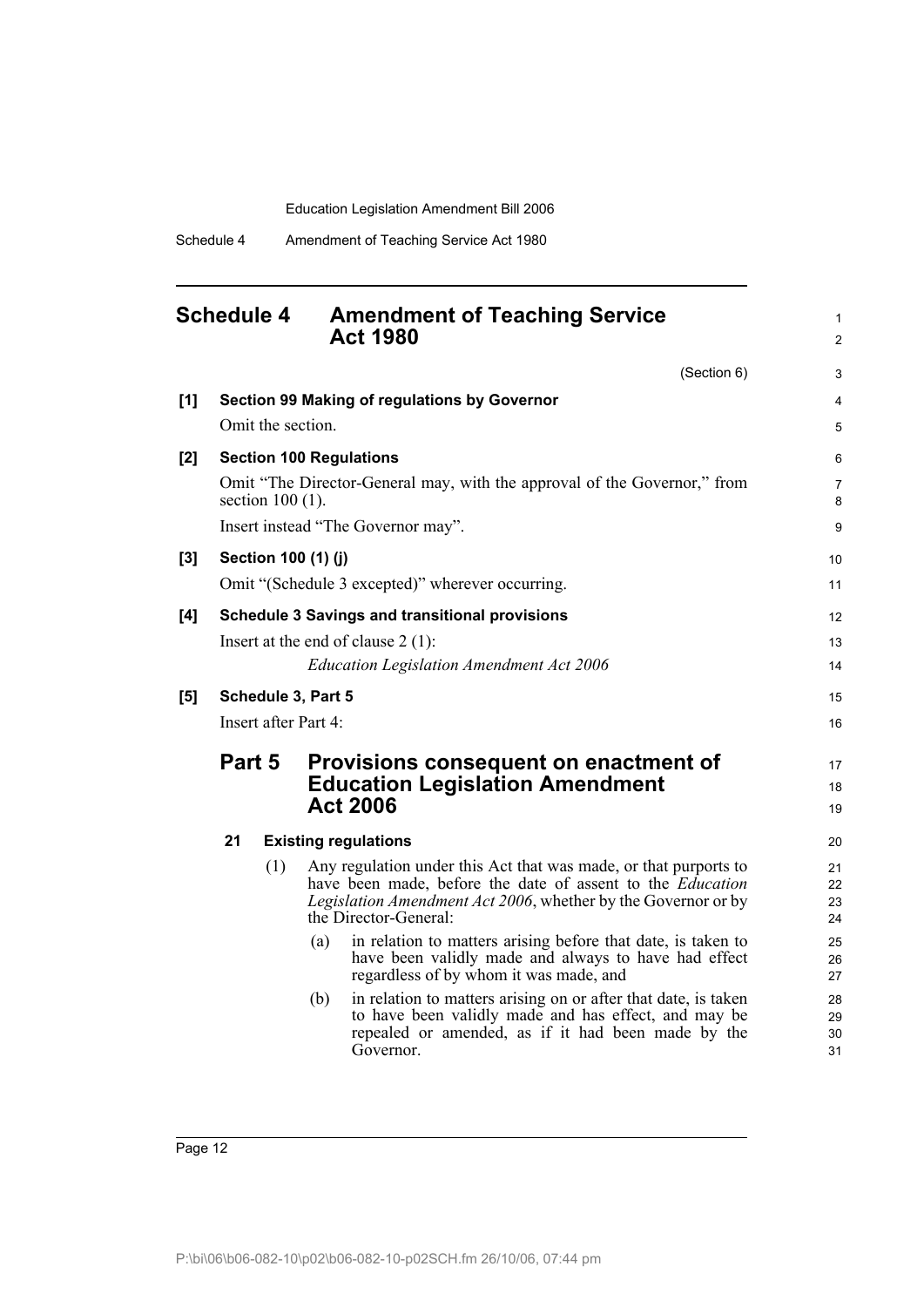Amendment of Teaching Service Act 1980 Schedule 4

- (2) Anything done or omitted to be done in accordance with, or in contravention of, a regulation referred to in subclause (1) has the same effect, and is taken always to have had the same effect, as it would have had were this clause to have been in force when it was done or omitted to be done.
- (3) Any reference in this clause to making a regulation includes a reference to approving the making of a regulation.